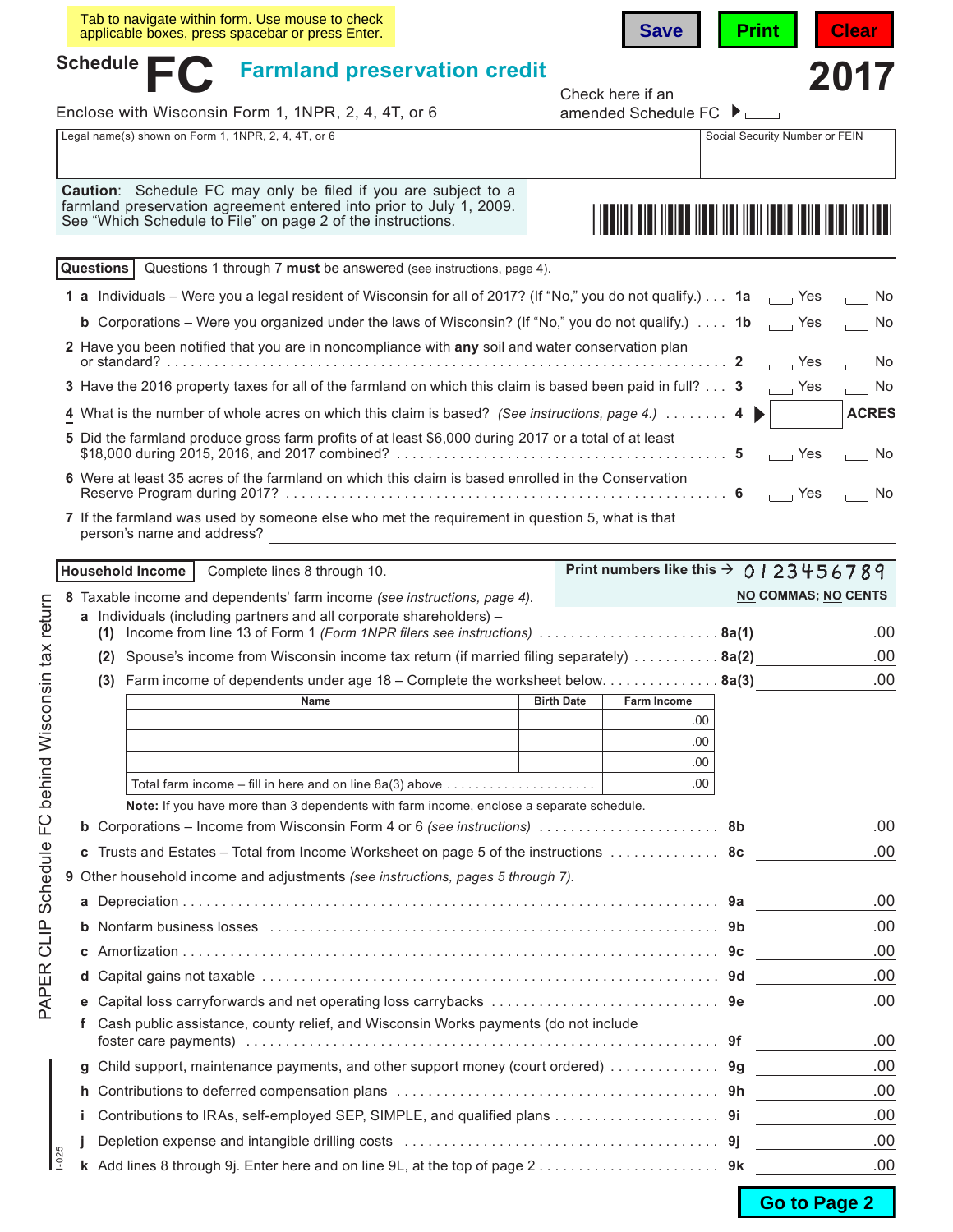### Name

SSN or FEIN

## 2017 Schedule FC Page **2 of 2**

|    |                                                                                                                                                                                                                                                                                                                                                                               | .00        |
|----|-------------------------------------------------------------------------------------------------------------------------------------------------------------------------------------------------------------------------------------------------------------------------------------------------------------------------------------------------------------------------------|------------|
|    | m Gain from sale of home excluded for federal tax purposes (see instructions) 9m                                                                                                                                                                                                                                                                                              | .00        |
|    | n Nontaxable housing allowance provided to a member of the clergy9n                                                                                                                                                                                                                                                                                                           | .00        |
|    |                                                                                                                                                                                                                                                                                                                                                                               | .00        |
| Ŋ  |                                                                                                                                                                                                                                                                                                                                                                               | .00        |
| a  |                                                                                                                                                                                                                                                                                                                                                                               | .00        |
| r. | IRA, SEP, and SIMPLE distributions, distributions from retirement plans, pension, annuity,                                                                                                                                                                                                                                                                                    | .00        |
|    |                                                                                                                                                                                                                                                                                                                                                                               | .00        |
|    |                                                                                                                                                                                                                                                                                                                                                                               | .00        |
|    |                                                                                                                                                                                                                                                                                                                                                                               | .00        |
| v  |                                                                                                                                                                                                                                                                                                                                                                               | .00        |
|    |                                                                                                                                                                                                                                                                                                                                                                               | .00        |
|    |                                                                                                                                                                                                                                                                                                                                                                               | .00        |
|    |                                                                                                                                                                                                                                                                                                                                                                               | .00        |
|    | z Workers' compensation and nontaxable loss of time insurance (for example, sick pay). 9z                                                                                                                                                                                                                                                                                     | .00        |
|    |                                                                                                                                                                                                                                                                                                                                                                               | .00        |
|    |                                                                                                                                                                                                                                                                                                                                                                               |            |
|    | Credit Computation   Complete lines 11 through 17, as applicable (see instructions, pages 8 through 9).                                                                                                                                                                                                                                                                       |            |
|    |                                                                                                                                                                                                                                                                                                                                                                               |            |
|    | <b>b</b> Fill in the SMALLER of the amount on line 11a or \$6,000 $\ldots \ldots \ldots \ldots \ldots \ldots \ldots \ldots \ldots \ldots \ldots$                                                                                                                                                                                                                              | .00<br>.00 |
|    | 12 Using the income amount on line 10, fill in the appropriate amount from TABLE 1, page 14 12                                                                                                                                                                                                                                                                                | .00        |
|    |                                                                                                                                                                                                                                                                                                                                                                               | .00        |
|    | 14 Using the amount on line 13, fill in the appropriate amount from TABLE 2, page 15 14                                                                                                                                                                                                                                                                                       |            |
|    | 15 Regular Credit - Check below to indicate the percentage of credit for which you qualify:<br>.00                                                                                                                                                                                                                                                                            |            |
|    |                                                                                                                                                                                                                                                                                                                                                                               |            |
| b  | .00<br>Multiple Percentages – From line 21 of WORKSHEET 1, page 11 15b                                                                                                                                                                                                                                                                                                        |            |
|    | .00<br>16 10% Special Minimum Credit - Fill in 10% of line 11b  16                                                                                                                                                                                                                                                                                                            |            |
|    | 17 FARMLAND PRESERVATION CREDIT - Fill in the LARGEST of line 15a<br>through 16 on line 17. Fill in the credit from line 17 on line 43a of Form 1,<br>line 68a of Form 1NPR, line 18a of Form 2, Part III, line 13 of Form 6, or<br>$\triangleright$ 17<br>(for Form 4 or 4T) line 47b of Schedule CR $\ldots \ldots \ldots \ldots \ldots \ldots \ldots \ldots \ldots \ldots$ | .00        |
|    | Certification If applicable, check to the right of line 18 to certify both of the following (see instructions, page 9):                                                                                                                                                                                                                                                       |            |
|    | 18 a None of the information on my previously submitted farmland preservation agreement has changed, and                                                                                                                                                                                                                                                                      |            |
|    | <b>b</b> I have notified the County Land Conservation Committee that I intend to file a 2017 Schedule FC ▶ 18                                                                                                                                                                                                                                                                 |            |
|    | <b>Sign Here</b><br>This farmland preservation credit claim and all enclosures are true, correct, and complete to the best of my knowledge.                                                                                                                                                                                                                                   |            |
|    |                                                                                                                                                                                                                                                                                                                                                                               |            |

Claimant's signature ▲ Date ▲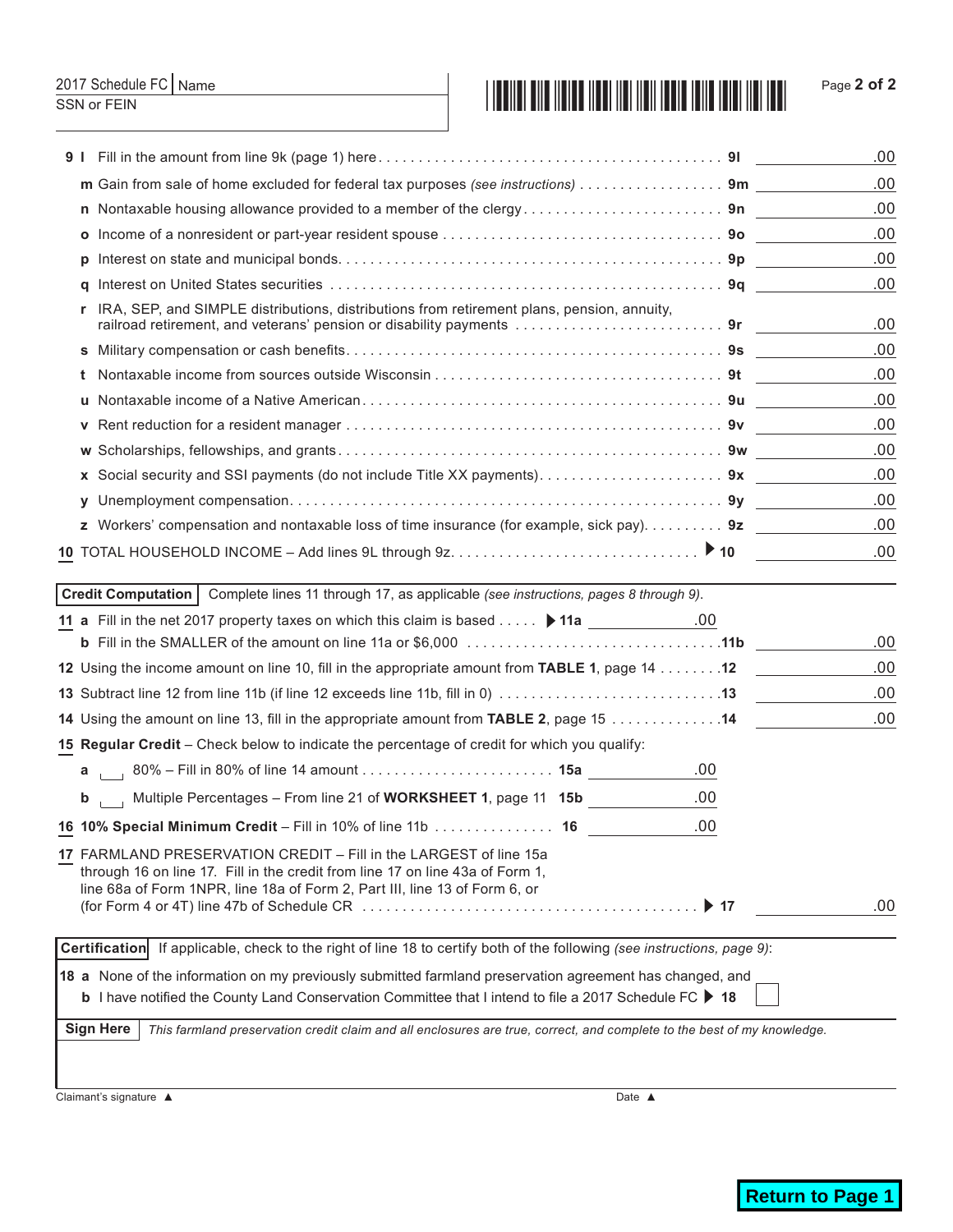

## *Wisconsin farmland preservation credit*



|                                                                                                                                                           | Before mailing your claim,                                                                               |  |  |  |  |  |  |  |
|-----------------------------------------------------------------------------------------------------------------------------------------------------------|----------------------------------------------------------------------------------------------------------|--|--|--|--|--|--|--|
| <b>Caution</b>                                                                                                                                            | <b>Checklist:</b><br><b>STOP</b><br>check off the following items -                                      |  |  |  |  |  |  |  |
| Before you complete your 2017 Schedule FC, you<br>may be required to notify the county land conservation<br>committee. See line 18 instruction on page 9. | Questions 1 to 7 on Schedule FC all answered                                                             |  |  |  |  |  |  |  |
| For tax years beginning after 2016, the "Based on<br>Prior Year's Law" method for computing the farmland<br>preservation credit is no longer available.   | ALL household income reported<br>Only your household's ownership percentage of<br>property taxes claimed |  |  |  |  |  |  |  |
| <b>Reminders</b>                                                                                                                                          | ALL calculations checked                                                                                 |  |  |  |  |  |  |  |
| • You may need to file Schedule FC-A instead of or in<br>addition to Schedule FC. See "Which Schedule to File"<br>on page 2.                              | Schedule FC SIGNED                                                                                       |  |  |  |  |  |  |  |
| • Individuals, corporations, estates, and trusts can file<br>their income or franchise tax return and Schedule FC                                         | ALL required enclosures included (see page 10)                                                           |  |  |  |  |  |  |  |
| electronically. Additional information is available on the<br>department's website, revenue.wi.gov, under "Online<br>Services."                           | Documents assembled (DO NOT STAPLE, use paper<br>clips) in the proper order, as follows:                 |  |  |  |  |  |  |  |
| • Note: Wisconsin e-file is no longer available for                                                                                                       | • Wisconsin income or franchise tax form<br>(Form 1, 1NPR, 2, 4, 4T, or 6)                               |  |  |  |  |  |  |  |
| Schedule FC. However, you will still be able to<br>electronically file Schedule FC using modernized e-file.                                               | • Schedule FC                                                                                            |  |  |  |  |  |  |  |
| • Read the instructions carefully to avoid errors and help                                                                                                | • 2017 property tax bills                                                                                |  |  |  |  |  |  |  |
| prevent delays in processing your credit.                                                                                                                 | • Enclosures b through h under "Enclosures                                                               |  |  |  |  |  |  |  |
| • Fill in your property taxes on lines 11a and 11b of                                                                                                     | Required" (see page 10)                                                                                  |  |  |  |  |  |  |  |
| Schedule FC, even if you use the multiple municipality<br>proration method of computing your credit.                                                      | • Any additional farmland preservation credit<br>information                                             |  |  |  |  |  |  |  |
| • Fill in the actual number of acres on which your claim                                                                                                  | • Other Wisconsin schedules and forms                                                                    |  |  |  |  |  |  |  |
| is based on Schedule FC, question 4.                                                                                                                      | • Federal tax form (Form 1040, 1041, or 1120)                                                            |  |  |  |  |  |  |  |
| • Be sure to use the correct percentage level of credit<br>(see line 15 instruction on page 9).                                                           | • Federal schedules                                                                                      |  |  |  |  |  |  |  |

**FEDERAL PRIVACY ACT** In compliance with federal law, you are hereby notifed that the request for your social security number on the Wisconsin farmland preservation credit claim is made under the authority of Section 71.59(2)(a) of the Wisconsin Statutes. The disclosure of this number on your claim is mandatory. It is used for identifcation purposes throughout the processing, fling, and auditing of your claim, and in the issuance of refund checks.

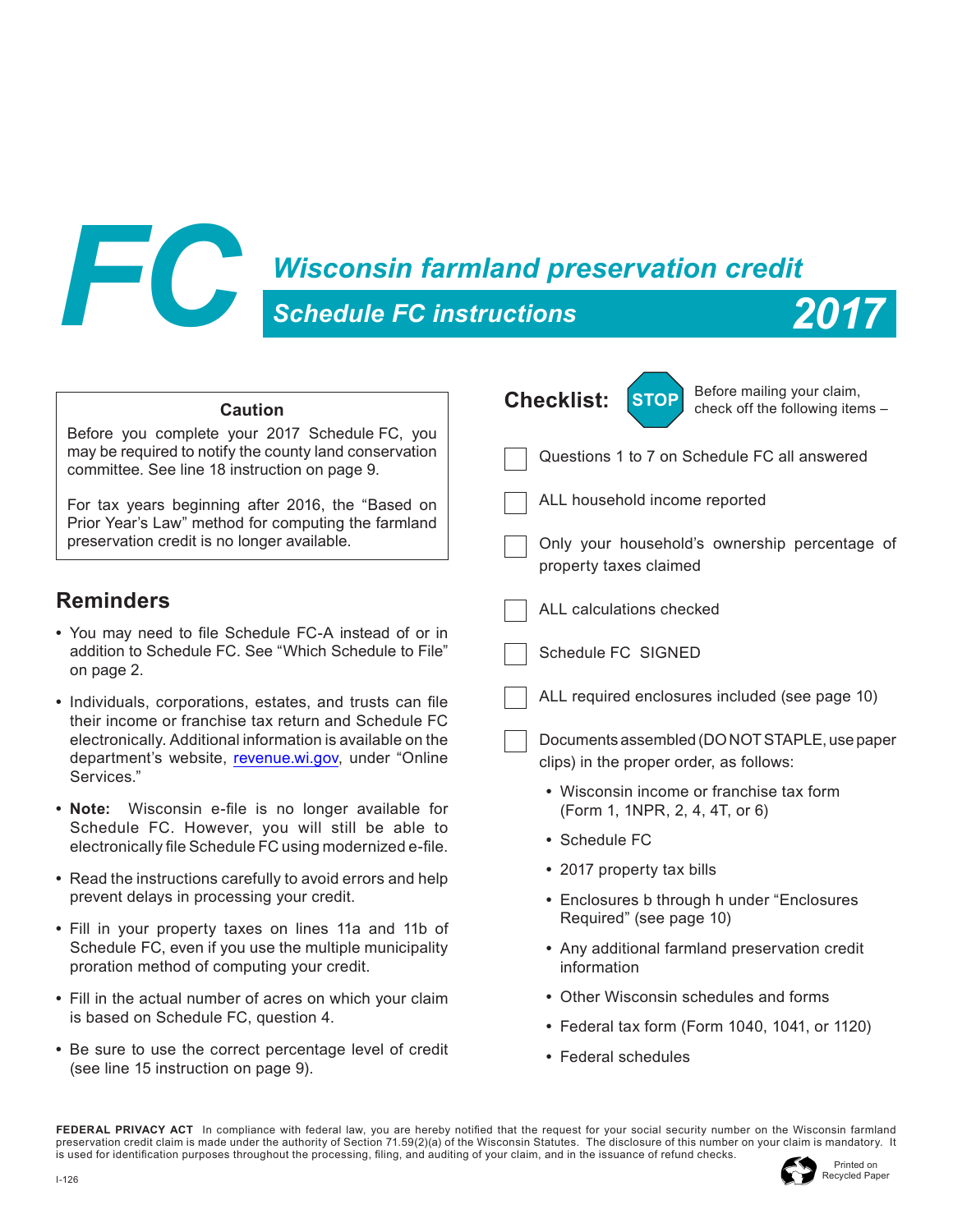## <sup>2</sup> **General Information**

**Note:** In these instructions, "DATCP" means the Wisconsin Department of Agriculture, Trade and Consumer Protection.

#### **WHICH SCHEDULE TO FILE**

A 2017 farmland preservation credit claim may be filed using Schedule FC, Schedule FC-A, or both. However, a credit may not be claimed on the same acreage using both Schedule FC and Schedule FC-A.

**File Schedule FC** if 1) you are subject to a farmland preservation agreement entered into prior to July 1, 2009 (see notes below), and 2) you otherwise qualify (see "Who May Claim the Credit" below and "Who May Qualify" in the next column).

#### **Notes:**

- **•** A farmland preservation agreement is considered entered into prior to July 1, 2009, if 1) the application for the agreement was submitted to the county clerk between January 1, 2008, and June 30, 2009, and 2) the agreement was entered into on or after July 1, 2009.
- An agreement entered into prior to July 1, 2009, may be modified in order to file your farmland preservation claim using Schedule FC-A. For more information, contact DATCP at (608) 224-4621 or [DATCPWorkingLands@wisconsin.gov](https://datcp.wi.gov/Pages/Programs_Services/FarmlandPreservation.aspx).

**File Schedule FC-A** if 1) you have an ownership interest in a farm that is covered by an original or modified farmland preservation agreement entered into on or after July 1, 2009 (see notes above) or located in an area designated in a certified exclusive agricultural use zoning or farmland preservation zoning ordinance and 2) you otherwise qualify (see "Who May Claim the Credit" and "Who May Qualify" on page 1 of the Schedule FC-A instructions).

#### **WHO MAY CLAIM THE CREDIT**

A claimant must be the owner of farmland and may be any of the following:

• *Individuals* – Individuals, partners in partnerships, members of limited liability companies (LLCs) treated as partnerships, shareholders of tax-option (S) corporations, and grantors of revocable trusts may claim the credit on their individual income tax returns. (See "Corporations" for information regarding publicly traded partnerships and LLCs treated as corporations.)

Only one member of a household (an individual, his or her spouse if married, and dependents while under age 18) may claim the credit. If two or more members of a household each qualify (for example, where spouses are married filing separate returns), they must determine between themselves who the claimant will be. If they are unable to agree, the matter may be referred to the Secretary of Revenue, whose decision will be final.

- **•** *Corporations*  Corporations other than tax-option (S) corporations (see "Individuals") may claim the credit on their corporation franchise or income tax returns. This includes publicly traded partnerships and limited liability companies (LLCs) treated as corporations under Wisconsin Statutes.
- **•** *Trusts and Estates*  Trustees of qualifying trusts and personal representatives of estates may claim the credit on the trust or estate return. (See definition of "Owner" on page 3, for exceptions.)

#### **WHO MAY QUALIFY**

To qualify for the farmland preservation credit, you must meet all of the following conditions:

- 1. You or any member of your household (see definition on page 3) must have been the owner (see definition on page 3) of the Wisconsin farmland for which the credit is being claimed, during your taxable year that begins in 2017.
- You must have been a resident of Wisconsin for the entire taxable year. The taxable year may be either calendar year 2017 or a fiscal year beginning in 2017, but it must be for the same period covered by your 2017 income tax return.

A corporation must have been organized under the laws of Wisconsin.

- 3. You and your spouse must not claim homestead credit for 2017 or the veterans and surviving spouses property tax credit based on your 2017 property taxes (payable in 2018).
- 4. The 2016 property taxes for the property on which the claim is based must have been paid in full.
- 5. Your claim must be based on at least 35 acres of farmland.
- 6. You must be subject to a farmland preservation agreement that was entered into prior to July 1, 2009, and in effect on July 1, 2017. If your agreement expired in 2017, it must have expired on or after July 1, 2017.
- 7. The farmland on which the claim is based must have produced at least \$6,000 of gross farm profits (see definition on page 3) during 2017 or at least a total of \$18,000 in gross farm profits for 2015, 2016, and 2017 combined. If you rent out your farmland, the renter's gross farm profits are used to satisfy this requirement.

EXCEPTION: If at least 35 acres of your farmland were enrolled in the Conservation Reserve Program, you do not have to meet this gross farm profits requirement.

8. You must not have been notified that you are in violation of a soil and water conservation plan or standards for any farmland. However, if you receive a notice of cancellation of the noncompliance before the deadline for filing your claim, you may then file a claim by the deadline, provided the other conditions are met.

#### **WHEN TO FILE**

A 2017 farmland preservation credit claim must be filed not later than 4 years after the unextended due date of your 2017 tax return. For calendar year filers, the 2017 Schedule FC must be filed by April 15, 2022.

#### **HOW AND WHERE TO FILE**

Schedule FC should be enclosed immediately behind the 2017 Wisconsin income or franchise tax return when it is filed. Your tax return and Schedule FC should be mailed to the address shown on the tax return.

Your farmland preservation credit will decrease any tax due or increase any tax refund. Only one refund check will be mailed for the combined farmland preservation credit and tax refund.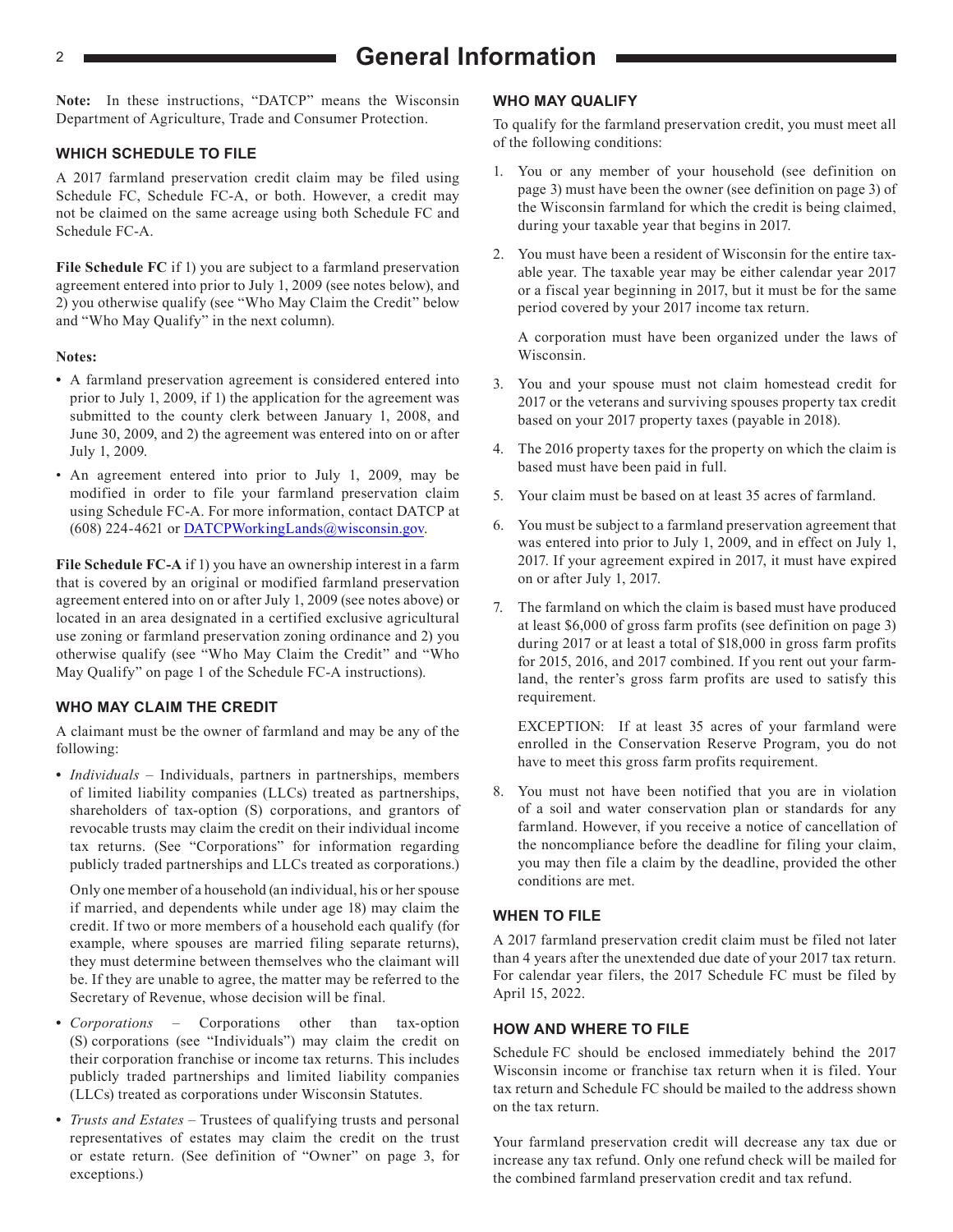## **General Information Contract of 3** 3

If you previously filed your 2017 Wisconsin tax return and now wish to file a farmland preservation credit claim, do the following:

- Complete an amended tax return and enclose Schedule FC.
- Mail them to the address shown on the tax return.

If an individual is not required to file a 2017 Wisconsin tax return but wishes to claim a farmland preservation credit, they should enclose Schedule FC and a schedule listing all sources and amounts of income with a Form 1, on which they fill in only the name and address area, and the amount of credit on line 43a. The farmland preservation credit claim should be mailed to Wisconsin Department of Revenue, PO Box 59, Madison WI 53785-0001.

#### **ELECTRONIC FILING**

If you file Schedule FC electronically, mail all of the required Schedule FC enclosures (see page 10), along with a completed Form W-RA, *Required Attachments for Electronic Filing*, to Wisconsin Department of Revenue, PO Box 8977, Madison WI 53708-8977.

**Note:** Wisconsin e-fle is no longer available for Schedule FC. However, you will still be able to electronically fle Schedule FC using modernized e-fle.

#### **ADDITIONAL HELP**

To obtain more information about farmland preservation credit or help in preparing Schedule FC, or for a copy of Wisconsin Publication 503, *Wisconsin Farmland Preservation Credit,* you may contact any Department of Revenue office. The location and telephone number of the office nearest you may be listed in your telephone book. You may also email a question to DOR[FarmlandPreservationCredit@wisconsin.gov](https://www.revenue.wi.gov/Pages/ContactUs/dorhelp.aspx?subject=dorfarmlandpreservationcredit), access the department's website at [revenue.wi.gov,](https://www.revenue.wi.gov) or phone (608) 266-2442 (Madison).

These instructions include several references to contacting DATCP for information. You may contact DATCP at (608) 224-4621.

#### **QUESTIONS ABOUT REFUNDS**

If you need to contact the Department of Revenue about your refund, please wait at least **10 weeks** after filing your Schedule FC. Automated assistance is available by calling (608) 266-8100 in Madison or 1-866-WIS-RFND (1-866-947-7363, toll-free within the U.S. or Canada). If you need to speak with a person, assistance is available Monday through Friday from 7:45 a.m. to 4:15 p.m. by calling (608) 266-2772 (long-distance charges, if applicable, will apply). If you call, you will need your social security number and the dollar amount of your refund. You may also get information on your refund using the department's secure Internet website at [revenue.wi.gov.](https://www.revenue.wi.gov)

#### **TTY PHONE HELP**

Telephone help is available using TTY equipment. Call the Wisconsin Telecommunications Relay System at 711.

#### **DEFINITIONS**

**Owner** "Owner" means a resident of Wisconsin owning land and includes an individual, a corporation incorporated in Wisconsin (including a publicly traded partnership or limited liability company (LLC) treated as a corporation), a grantor of a revocable trust, a qualifying trust, an estate, each member of a partnership or association having a joint or common interest in land, each member of an LLC that is treated as a partnership, each shareholder of a tax-option (S) corporation, a vendee under a land contract, and a guardian on behalf of a ward.

EXCEPTIONS: An owner qualifying for farmland preservation credit does not include a trust created by a nonresident, a trust that receives Wisconsin real property from a nonresident, or a trust in which a nonresident grantor retains a beneficial interest. An owner also does not include the estate of an individual who is a nonresident on the date of death.

When farmland is subject to a life estate, the person who has an ownership interest and is operating the farm and paying the property taxes is the owner who may claim the credit.

When property is transferred during the claim year by a method other than a sale, such as through gift, divorce, death, bankruptcy, foreclosure, or repossession, the owner of the property on the tax levy date is the owner who may claim the credit. The tax levy date is the date the property tax roll is delivered to the local treasurer for collection, usually in early December of each year.

**Household** "Household" means an individual, his or her spouse if married, and all dependents while they are under age 18. When dependent children reach age 18, they are no longer considered members of a household for purposes of determining a farmland preservation credit.

**Gross farm profits** "Gross farm profits" means gross receipts, excluding rent, from the land's agricultural use, less the cost or other basis of livestock or other items purchased for resale that are sold or otherwise disposed of during the taxable year. Gross farm profits include the fair market value, at the time of disposition, of payments-in-kind received for placing land in federal programs.

Gross farm profits do *not* include the fair market value of crops grown but not sold during the year, fuel tax credits or refunds, or a previous year's farmland preservation or farmland tax relief credit.

If you rent out your farmland, gross farm profits are those of your renter, produced from your farmland. The renter's name and address should be filled in on question 7 of Schedule FC. If you are unsure whether the required gross farm profits were produced from the farmland you rented out, contact your renter to obtain this information.

#### **FILING INCORRECT CLAIMS**

If you recklessly or fraudulently claim an incorrect farmland preservation credit, you will be ineligible to claim any refundable credit for up to 10 years. Penalties may also apply.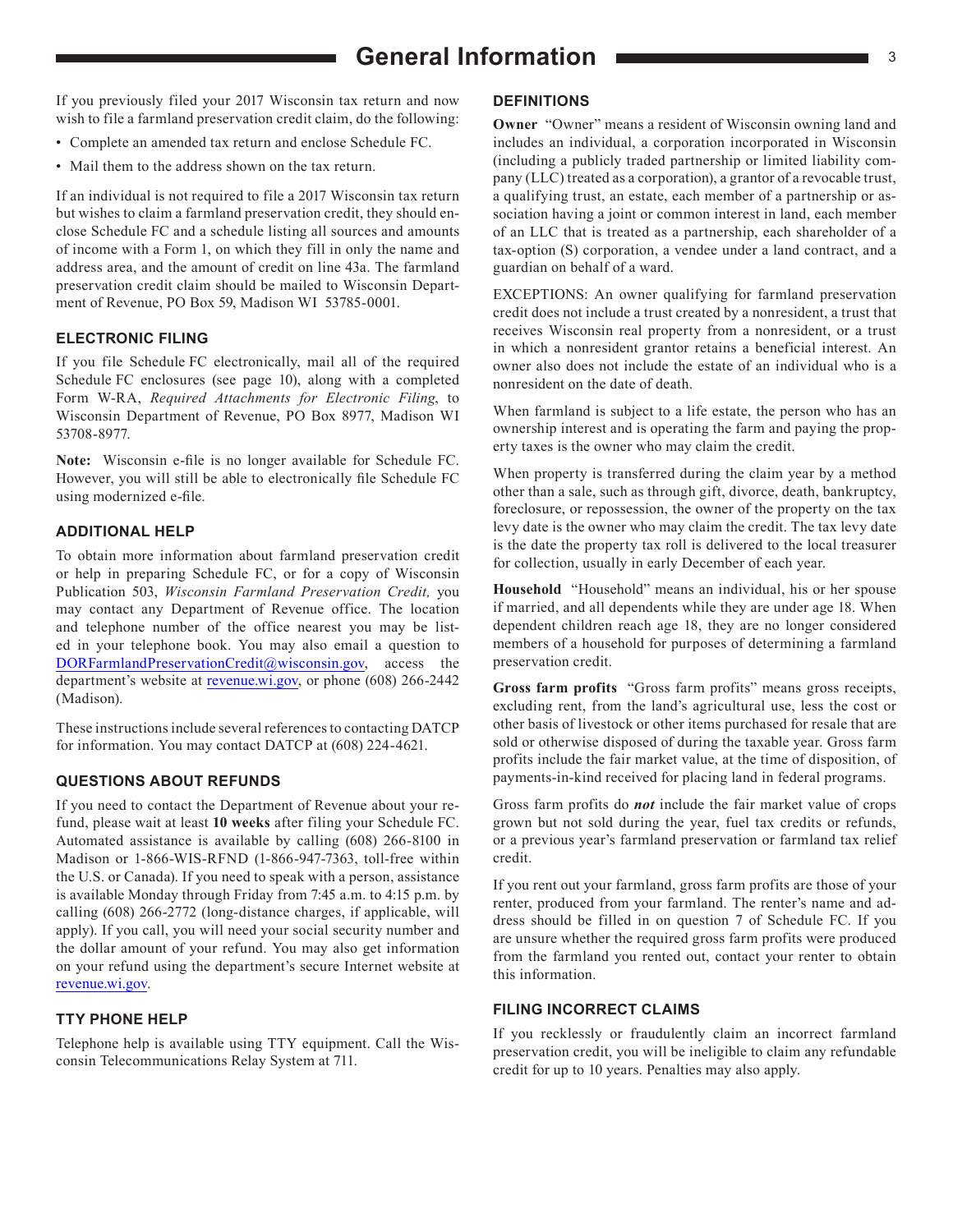## <sup>4</sup> **Instructions for Schedule FC**

Because of the way farmland preservation credit claims are processed, please use BLACK INK to complete Schedule FC.

Schedule FC has preprinted zeros in the "cents" area of the entry lines. Amounts filled in on those lines should be rounded to the nearest dollar. If completing Schedule FC by hand, do not use commas or dollar signs in any of the amounts that are filled in. For more tips, see page 5 of the instructions for Wisconsin Form 1.

#### **LINE-BY-LINE INSTRUCTIONS**

#### **LINES 1 THROUGH 7. QUESTIONS**

Read and answer questions 1 through 7 carefully. All the requested information must be provided. If you do not qualify for farmland preservation credit, do not complete the rest of Schedule FC.

**Question 1a:** "Individuals" include trustees of qualifying trusts and personal representatives of estates claiming the credit on the trust or estate return.

**Question 2:** If you are in noncompliance with a soil and water conservation plan or standard on any of your farmland, you do not qualify. However, if you subsequently receive a notice of cancellation of the noncompliance before the filing deadline and meet the other conditions, you may then file a claim by the deadline.

**Question 3:** If the 2016 property taxes for all of the farmland on which your claim is based are not paid in full, you do not qualify.

Question 4: If your claim is based on at least 35 acres, fill in the total number of acres rounded to the nearest whole acre. Fill in the total number of acres on which your claim is based, even if your property is co-owned with others (for example, if you have a 50% ownership interest in 100 acres on which your claim is based, fill in 100 acres, not 50). Fill in the actual number of acres, not "over 35," "50%," etc.

If your claim is based on less than 35 acres (before rounding to the nearest whole acre), do not complete Schedule FC. You do not qualify for farmland preservation credit.

**Questions 5 and 6:** If your answers to both questions are "No," you do not qualify. If your answer to question 5 is "No" but your answer to question 6 is "Yes," you **DO** qualify.

#### **LINES 8 THROUGH 10. HOUSEHOLD INCOME**

The instructions for *Individuals* apply to claimants who were single or married for the entire taxable year. Persons who became married or divorced during the taxable year should refer to Wisconsin Publication 503, *Wisconsin Farmland Preservation Credit.* See "Additional Help" on page 3 for information about obtaining Publication 503.

In computing its household income, a corporation is also required to **include the household income of each corporate shareholder** of record at the end of the corporation's taxable year. Therefore, a corporation must also complete lines 8 through 10 to reflect the combined incomes of all its shareholders and their spouses and total farm income of dependents while under age 18 (see the lines 8 and 9 instructions for individuals). If the corporation files its claim on a fiscal year basis, the household income of shareholders and their spouses and dependents must be for that same fiscal year, even if they file on a calendar year basis for income tax purposes.

Complete Worksheet 3 on page 13, listing the corporate shareholders' names, social security numbers, and ownership percentages and explaining each shareholder's household income (incomes reportable on lines 8 through 10 of Schedule FC). Enclose the completed Worksheet 3 with your Schedule FC.

In these instructions, "Individuals" include partners, members of LLCs treated as partnerships, shareholders of tax-option (S) corporations, and grantors of revocable trusts. "Corporations" include publicly traded partnerships and LLCs treated as corporations but do NOT include taxoption (S) corporations.

#### **Line 8. Taxable Income and Dependents' Farm Income**

• **Line 8a:** Individuals – On line 8a(1), fill in the income from your 2017 Wisconsin income tax return (line 13 of Form 1 or line 32 of Form 1NPR).

EXCEPTION: If you are filing Form 1NPR and line 31, Wisconsin column, is more than line 16, Wisconsin column, subtract line 31 from line 16 and fill in the result on line 8a(1) as a negative number.

If you are married filing a joint return, the income on line 8a(1) must be the joint income of you and your spouse.

If you are married filing separate returns, fill in your income on line 8a(1) and your spouse's income on line 8a(2) from both of your 2017 Wisconsin income tax returns.

#### CAUTION:

- You must include the total amount of any farmland preservation credit from Schedule FC received in your taxable year that began in 2017 as income on your 2017 Wisconsin tax return. Additional information is provided in Wisconsin Publication 503, *Wisconsin Farmland Preservation Credit* (see "Additional Help" on page 3 for information about obtaining Publication 503).
- If your Wisconsin income tax return includes a deduction for a net operating loss (NOL) carryforward, be sure that this deduction has been computed correctly. More information about computing a Wisconsin NOL carryforward is available in Wisconsin Publication 120, *Net Operating Losses for Individuals, Estates, and Trusts*.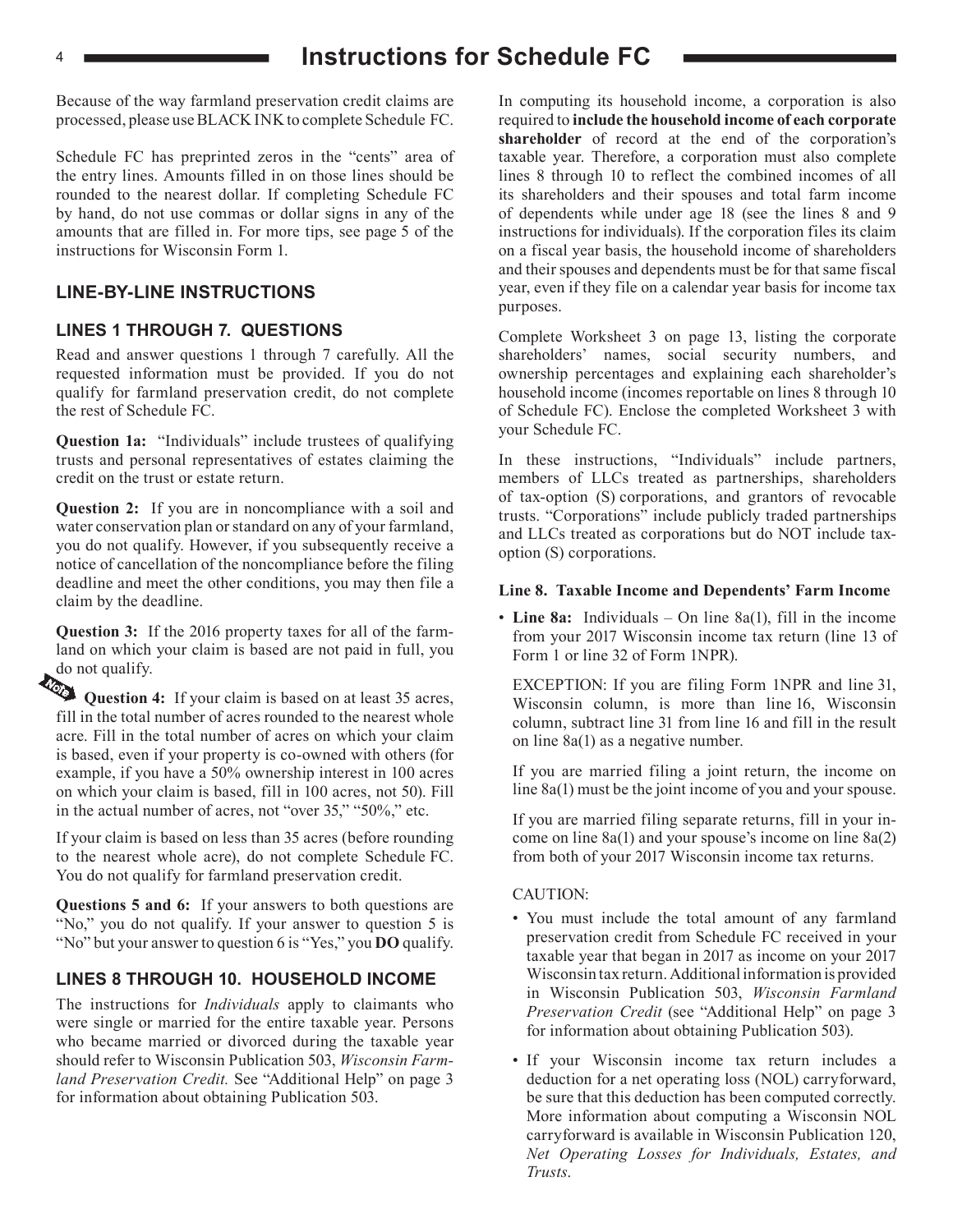## **Instructions for Schedule FC**  $\frac{1}{5}$

If you and your spouse received taxable income in 2017 but were not required to file a tax return (for example, because income was under minimum filing requirements), fill in on line 8a(1) the amount that would have been reported if you had filed a return. Include a schedule showing how you arrived at the taxable income.

If you had any **dependents** under age 18 during 2017, fill in the total farm income they received on the schedule below line 8a(3). Total farm income is the farm income, including wages, earned on the farm for which the claim applies. If a dependent turned 18 during the year, include the dependent's total farm income for the portion of the year that the dependent was under age 18. Fill in the total from the schedule on line 8a(3).

• **Line 8b:** Corporations – Fill in on line 8b the income from either Form 6 (the corporation's share of income from Part II, line 5 less its share of farm net business loss offsets from Part III, line 7) or Form 4 (line 5 less farm net business loss offsets on line 14).

CAUTION: A farm net business loss offset may not increase or produce a negative amount on Schedule FC, line 8b. If a corporation has a loss on Form 4, line 5, or Part II, line 5 of Form 6, fill in that amount on line 8b. Do not increase the loss by any farm net business loss offset. If a corporation has income, but the amount of farm net business loss offset reduces that income below zero, fill in 0 on line 8b.

• **Line 8c:** Trusts and Estates – Complete the following worksheet and fill in the total on line 8c (enclose a copy with your Schedule FC):

# **Income Worksheet**

| Add: Income distribution deduction from federal Form 1041                                                                                                                             |  |
|---------------------------------------------------------------------------------------------------------------------------------------------------------------------------------------|--|
|                                                                                                                                                                                       |  |
|                                                                                                                                                                                       |  |
| Total of lines 2, 3, and 5, column 1, Schedule A,                                                                                                                                     |  |
|                                                                                                                                                                                       |  |
| Less: Total of lines 8, 10, and 11, column 1, Schedule A,<br>page 3, Wisconsin Form 2 $\ldots \ldots \ldots \ldots \ldots$                                                            |  |
|                                                                                                                                                                                       |  |
| Add or subtract, as appropriate, the distributable amount<br>from Schedule B, page 3, Wisconsin Form 2                                                                                |  |
|                                                                                                                                                                                       |  |
| Add or subtract, as appropriate, the difference between<br>the federal and Wisconsin basis of any capital asset sold<br>by the trust or estate that is distributed to the beneficiary |  |
|                                                                                                                                                                                       |  |
|                                                                                                                                                                                       |  |

#### **Line 9. Other Household Income and Adjustments**

#### • **Line 9a. Depreciation**

In computing household income, you may deduct only \$25,000 per household of farm depreciation. This limitation applies to the aggregate depreciation from your farm, farm rental property, farm partnerships, farm LLCs, farm tax-option (S) corporations, and farm car and truck mileage.

- *Individuals*  If depreciation was deducted in computing taxable income filled in on line 8a, you must add back 1) farm depreciation in excess of \$25,000, and 2) all nonfarm depreciation, including car and truck mileage depreciation. Use the worksheet on page 6 to compute your depreciation that must be added back.
- *Corporations*  If depreciation was deducted in computing taxable income filled in on line 8b, you must add back 1) farm depreciation in excess of \$25,000, and 2) all nonfarm depreciation, including car and truck mileage depreciation. Also, a corporation must fill in on line 9a any depreciation required to be added back that was deducted by its shareholders and their spouses, and the farm depreciation of their dependents while under age 18 (see the above instructions for individuals).
- *Trusts and Estates*  If depreciation was deducted in computing taxable income filled in on line 8c, you must add back 1) farm depreciation in excess of \$25,000, and 2) all nonfarm depreciation, including car and truck mileage depreciation.

**Car and truck mileage depreciation** If you claimed the standard mileage rate on your 2017 farm, business,

or rent schedule, 25¢ per mile is considered to be depreciation. Include this depreciation in the amount you add back on line 9a.

EXCEPTION: The  $25¢$  per mile adjustment is not required for miles claimed after the adjusted basis of your car or truck reaches zero. If this applies to you, enclose a note explaining the situation.

**Section 179 expense** Depreciation does not include Internal Revenue Code Section 179 expense.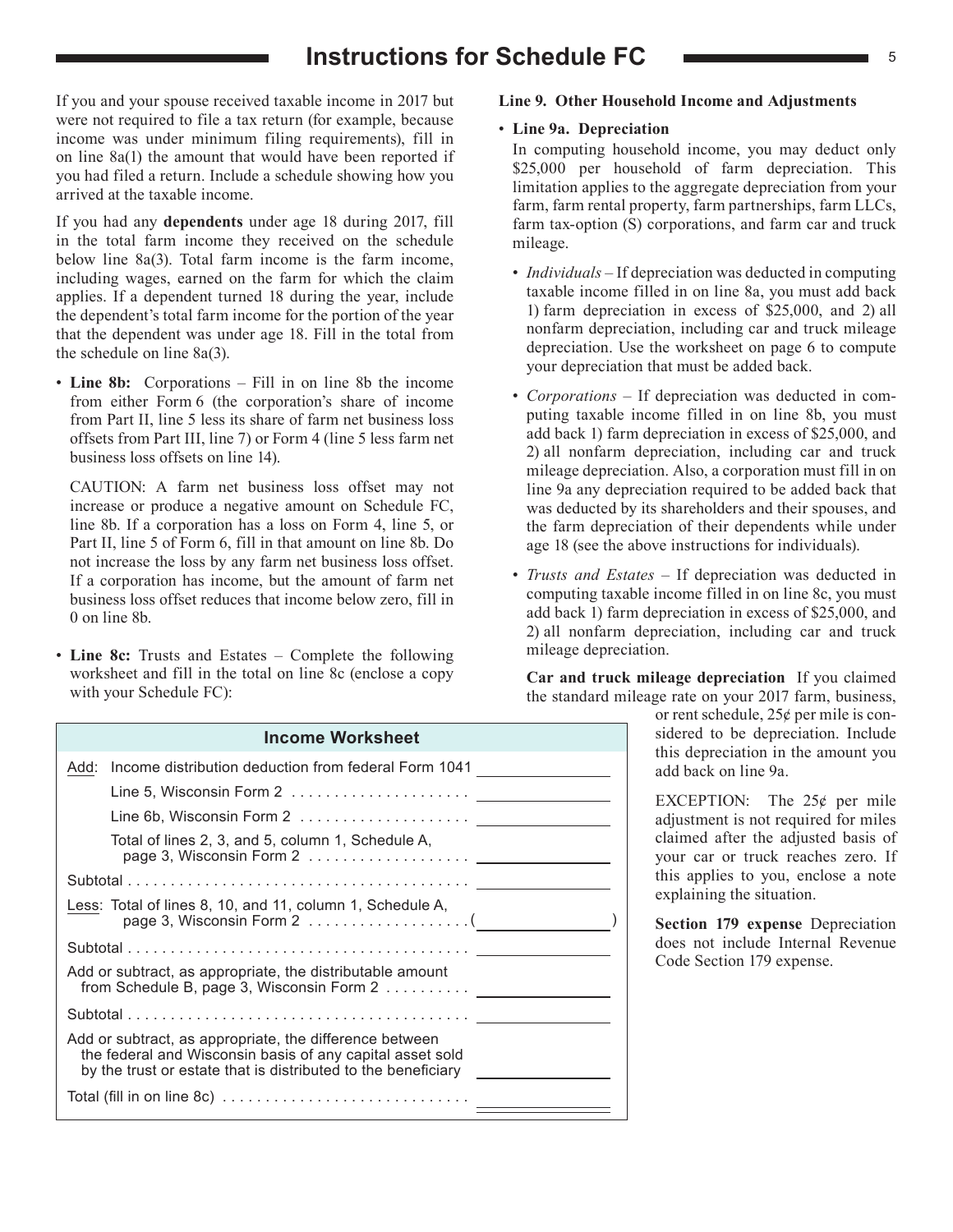## <sup>6</sup> **Instructions for Schedule FC**

| <b>Depreciation Worksheet</b>                                                                                                                                                                                                                                                                                                                                                                                                                                                                                             |                                |                            |  |  |  |  |  |  |  |  |
|---------------------------------------------------------------------------------------------------------------------------------------------------------------------------------------------------------------------------------------------------------------------------------------------------------------------------------------------------------------------------------------------------------------------------------------------------------------------------------------------------------------------------|--------------------------------|----------------------------|--|--|--|--|--|--|--|--|
| Fill in all depreciation<br>from the following sources:                                                                                                                                                                                                                                                                                                                                                                                                                                                                   | <b>Column A</b><br><b>FARM</b> | Column B<br><b>NONFARM</b> |  |  |  |  |  |  |  |  |
| Car and truck mileage (25¢ per mile) –                                                                                                                                                                                                                                                                                                                                                                                                                                                                                    |                                |                            |  |  |  |  |  |  |  |  |
|                                                                                                                                                                                                                                                                                                                                                                                                                                                                                                                           |                                |                            |  |  |  |  |  |  |  |  |
|                                                                                                                                                                                                                                                                                                                                                                                                                                                                                                                           |                                |                            |  |  |  |  |  |  |  |  |
|                                                                                                                                                                                                                                                                                                                                                                                                                                                                                                                           |                                |                            |  |  |  |  |  |  |  |  |
|                                                                                                                                                                                                                                                                                                                                                                                                                                                                                                                           |                                |                            |  |  |  |  |  |  |  |  |
| Other depreciation -                                                                                                                                                                                                                                                                                                                                                                                                                                                                                                      |                                |                            |  |  |  |  |  |  |  |  |
|                                                                                                                                                                                                                                                                                                                                                                                                                                                                                                                           |                                |                            |  |  |  |  |  |  |  |  |
|                                                                                                                                                                                                                                                                                                                                                                                                                                                                                                                           |                                |                            |  |  |  |  |  |  |  |  |
| Schedule E-                                                                                                                                                                                                                                                                                                                                                                                                                                                                                                               |                                |                            |  |  |  |  |  |  |  |  |
|                                                                                                                                                                                                                                                                                                                                                                                                                                                                                                                           |                                |                            |  |  |  |  |  |  |  |  |
|                                                                                                                                                                                                                                                                                                                                                                                                                                                                                                                           |                                |                            |  |  |  |  |  |  |  |  |
|                                                                                                                                                                                                                                                                                                                                                                                                                                                                                                                           |                                |                            |  |  |  |  |  |  |  |  |
|                                                                                                                                                                                                                                                                                                                                                                                                                                                                                                                           |                                |                            |  |  |  |  |  |  |  |  |
|                                                                                                                                                                                                                                                                                                                                                                                                                                                                                                                           |                                |                            |  |  |  |  |  |  |  |  |
| Total<br>$\mathbf{1} \times \mathbf{1} \times \mathbf{1} \times \mathbf{1} \times \mathbf{1} \times \mathbf{1} \times \mathbf{1} \times \mathbf{1} \times \mathbf{1} \times \mathbf{1} \times \mathbf{1} \times \mathbf{1} \times \mathbf{1} \times \mathbf{1} \times \mathbf{1} \times \mathbf{1} \times \mathbf{1} \times \mathbf{1} \times \mathbf{1} \times \mathbf{1} \times \mathbf{1} \times \mathbf{1} \times \mathbf{1} \times \mathbf{1} \times \mathbf{1} \times \mathbf{1} \times \mathbf{1} \times \mathbf{$ |                                |                            |  |  |  |  |  |  |  |  |
| Less \$25,000 of farm depreciation (\$25,000)                                                                                                                                                                                                                                                                                                                                                                                                                                                                             |                                | 0                          |  |  |  |  |  |  |  |  |
| Subtotal. If less than zero, fill in 0                                                                                                                                                                                                                                                                                                                                                                                                                                                                                    |                                |                            |  |  |  |  |  |  |  |  |
| Total of Columns A and B. Fill in here                                                                                                                                                                                                                                                                                                                                                                                                                                                                                    |                                |                            |  |  |  |  |  |  |  |  |

NOTE: If two or more items are included in the amount filled in on line 9a, enclose a worksheet similar to that above with your Schedule FC.

#### • **Line 9b. Nonfarm Business Losses**

NOTE: If you have more than one nonfarm business loss (for example, a rental loss and a partnership loss), determine the amount to fill in on line 9b separately for each loss. Enclose a schedule listing each loss and amount included on line 9b.

You may not reduce a nonfarm business loss by a net profit from another nonfarm business. Each nonfarm business must be reviewed separately.

- *Individuals*  Fill in all *nonfarm* business losses that were included in the income filled in on line 8a. The amount of each nonfarm business loss should be determined without regard for any amortization, depreciation, depletion, and intangible drilling expenses of such nonfarm business. For each nonfarm business, determine the amount of nonfarm business loss to fill in on line 9b as follows:
	- If nonfarm business loss is *less than or equal to* the total of nonfarm amortization, depreciation, depletion, and intangible drilling expenses, fill in 0 on line 9b.
	- If nonfarm business loss is *greater than* the total of nonfarm amortization, depreciation, depletion, and intangible drilling expenses, subtract these expenses from the nonfarm business loss and fill in the result on line 9b.

 Example 1: You included a nonfarm rental loss of \$5,000 in your income on line 8a of Schedule FC, which consisted of rental receipts of \$20,000, reduced by depreciation of \$10,000 and other expenses of \$15,000. Since your nonfarm rental loss (\$5,000) is less than your depreciation (\$10,000), fill in 0 on line 9b.

 Example 2: Your income on line 8a of Schedule FC included a nonfarm business loss of \$30,000 consisting of \$15,000 of receipts, reduced by \$25,000 of depreciation and \$20,000 of other expenses. Since your nonfarm business loss (\$30,000) is greater than your depreciation (\$25,000), subtract the depreciation from the loss. Fill in  $$5,000$  (\$30,000 – \$25,000) on line 9b.

- *Corporations*  Fill in all *nonfarm* business losses, exclusive of depreciation, that were included in the income filled in on line 8b. Determine the amount to fill in on line 9b for each nonfarm business loss as follows:
	- If nonfarm business loss is *less than or equal to* nonfarm depreciation, fill in 0 on line 9b.
	- If nonfarm business loss is *greater than* nonfarm depreciation, subtract depreciation from the nonfarm business loss and fill in the result on line 9b.

 A corporation must also fill in nonfarm business losses included in the income of all its shareholders and their spouses (see the line 9b instructions for individuals).

• *Trusts and Estates* – Fill in all *nonfarm* business losses, exclusive of amortization, depreciation, depletion, and intangible drilling expenses, that were included in the income filled in on line 8c. To determine the amount to fill in on line 9b for each nonfarm business loss, see the line 9b instructions for individuals.

#### • **Lines 9c Through 9z.**

• *Individuals* – Fill in lines 9c through 9z, as applicable. These are items that may be deducted or excluded in computing taxable income but not in computing household income for farmland preservation credit.

 In addition, if you had a dependent(s) in your household under age 18 who received farm income from the farm on which this claim is based, include on lines 9c through 9z the dependent's income items that relate directly to the farm business.

 9d. Capital gains not taxable – fill in the capital gain exclusion for the sale of assets held more than one year, gain deferred on the sale of capital assets, capital gain excluded from the sale of a qualified Wisconsin investment reported on Schedule QI, plus any other nontaxable capital gain.

 Example: You reported net gains of \$4,000 from the sale of capital assets held more than one year, on Wisconsin Schedule WD. In computing Wisconsin taxable income, you deducted \$1,200 (\$4,000 x 30%) of this gain. On line 9d, fill in the \$1,200 of capital gains not included in taxable income.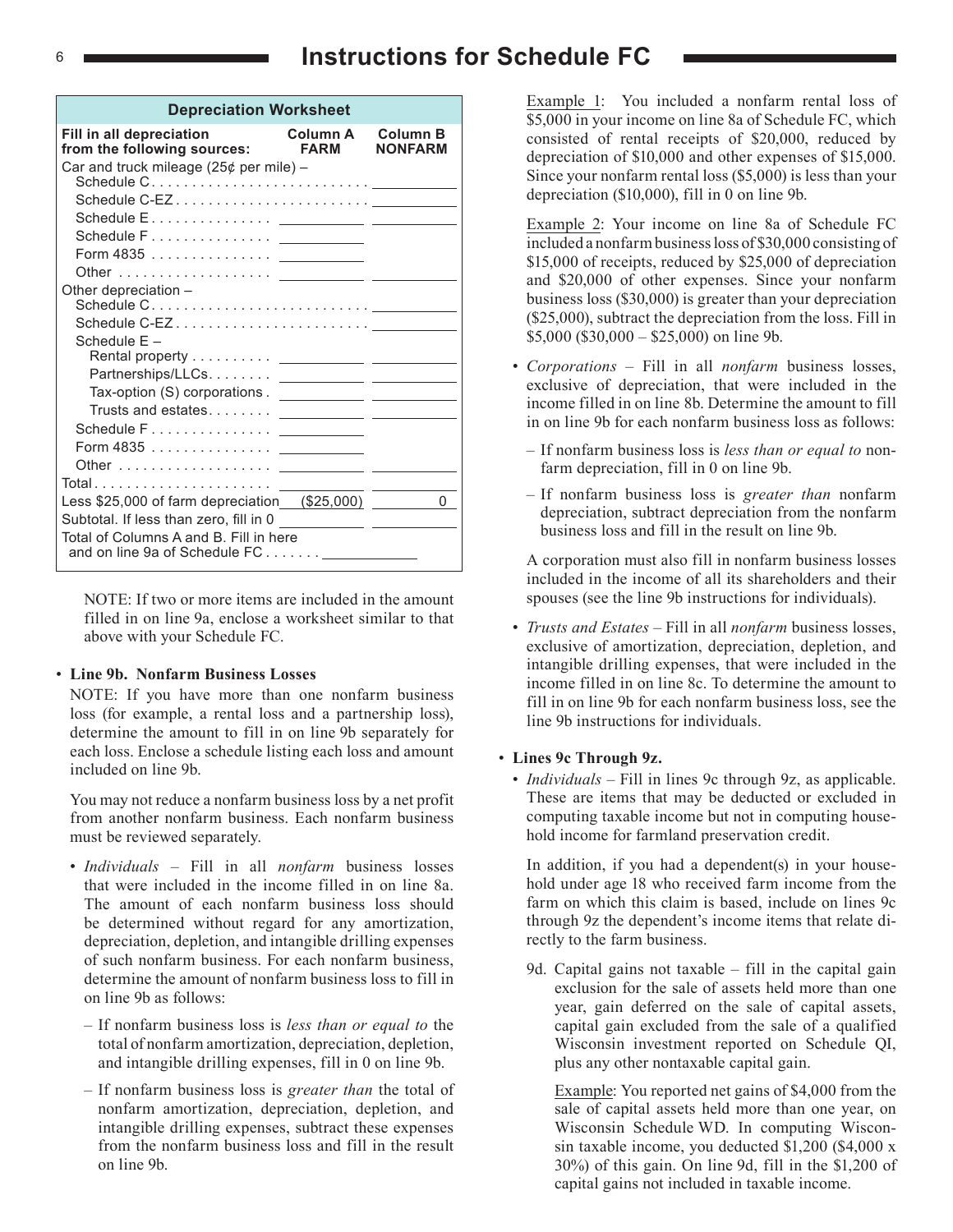## **Instructions for Schedule FC** *C T* 7

 9e. Capital loss carryforwards and net operating loss carrybacks – fill in the total of all capital loss carryforwards and net operating loss carrybacks deducted in computing your Wisconsin taxable income.

 Example 1: In computing your Wisconsin taxable income, you deducted a capital loss carryforward of \$500. Fill in the \$500 capital loss carryforward on line 9e.

 Example 2: You reported a net gain of \$400 from capital assets held less than one year on Wisconsin Schedule WD, consisting of 2017 gains of \$1,400 and capital loss carryforward of \$1,000. Fill in the capital loss carryforward of \$1,000 on line 9e.

- 9h. Contributions to deferred compensation plans fill in any deferred compensation that you excluded from taxable income (generally from box 12 of your wage and tax statement, Form W-2 – should be preceded by the prefix D, E, F, G, H, S, or Y).
- 9i. Contributions to IRAs, self-employed SEP, SIMPLE and qualified plans – fill in any IRA deductions shown on your federal Form 1040 (line 32) or Form 1040A (line 17), self-employed SEP, SIMPLE and qualified plan deductions shown on Form 1040 (line 28).
- 9m. Gain from sale of home excluded for federal tax purposes – fill in the gain from the sale or exchange of your principal residence excluded for federal tax purposes. Enclose a schedule showing the computation of the gain.

 CAUTION: Do not include nonrecognized gain from an involuntary conversion (for example, destruction or condemnation) of your principal residence.

- 9p. Interest on state and municipal bonds fill in any interest from state or municipal bonds that was not included in Wisconsin taxable income.
- 9r. IRA, SEP, SIMPLE, distributions from qualified plans, pension, annuity, railroad retirement, and veterans' pension or disability payments – fill in the GROSS amount of all payments received from these sources, except rollovers and any amount that is included in Wisconsin taxable income. If a pension or IRA distribution is rolled over to another plan, write "Rollover" on line 9r, and do not include it in household income.

 Example: In 2017, you received \$3,500 in pensions, \$2,700 of which is taxable income and is included on line 8a of Schedule FC. Fill in \$800 (\$3,500 – \$2,700) on line 9r.

 NOTE: Taxable rollovers or conversions from one retirement plan to another, such as from a traditional IRA to a Roth IRA, should have been included as income on your Wisconsin return and may not be subtracted in determining household income.

 9w. Scholarships, fellowships, and grants – fill in the total amount received from these sources in 2017 that was not included in Wisconsin income.

 NOTE: If scholarship or fellowship income is included in 2017 Wisconsin taxable income, and all or a portion of that same income was also included in household income on your 2016 farmland preservation credit claim, you may subtract the amount included in 2016 household income from your 2017 household income. Fill in the amount as a negative number on line 9w, and reduce your 2017 household income by this amount.

- 9x. Social security and SSI payments fill in the total amount of social security and SSI payments received by you and your spouse that was not included in taxable income. Include the monthly premium amounts deducted for Medicare Parts A through D. The standard Medicare Part B premium deductions for 2017 were \$134 per month for a total of \$1,308 per person for the year. Include any social security death benefit received (\$255), but do not include social security or SSI payments to your children or payments received under Title XX of the federal Social Security Act.
- 9y. Unemployment compensation fill in any unemployment compensation received that was not included in Wisconsin taxable income.
- *• Partners, LLC Members, and Tax-Option (S) Corporation Shareholders* – If you or your spouse received income from a partnership, LLC treated as a partnership, or tax-option (S) corporation during 2017, include on lines 9c through 9z the distributive share of any of those items that were deducted or excluded by the partnership, LLC, or tax-option (S) corporation. To determine this, it may be necessary to contact the partnership, LLC, or tax-option (S) corporation.
- *• Corporations*  Using Worksheet 3 on page 13, corporations must fill in on lines 9c through 9z amounts that were deducted or excluded in computing Wisconsin taxable income by each corporate shareholder of record as of the end of the corporation's taxable year that began in 2017. The income items of the shareholder's spouse, and the farm-related income items of the shareholder's dependents under age 18, must also be included. See the instructions for individuals for explanations of the income items. Do not fill in items with respect to deductions or exclusions of the corporation itself.
- *• Trusts and Estates*  Fill in on lines 9c through 9z the income items as explained in the instructions for individuals.

**Repaid Amounts** Nontaxable items of income that you received and included in household income in a prior year and were required to repay in 2017 may be subtracted from your 2017 household income. On your 2017 Schedule FC,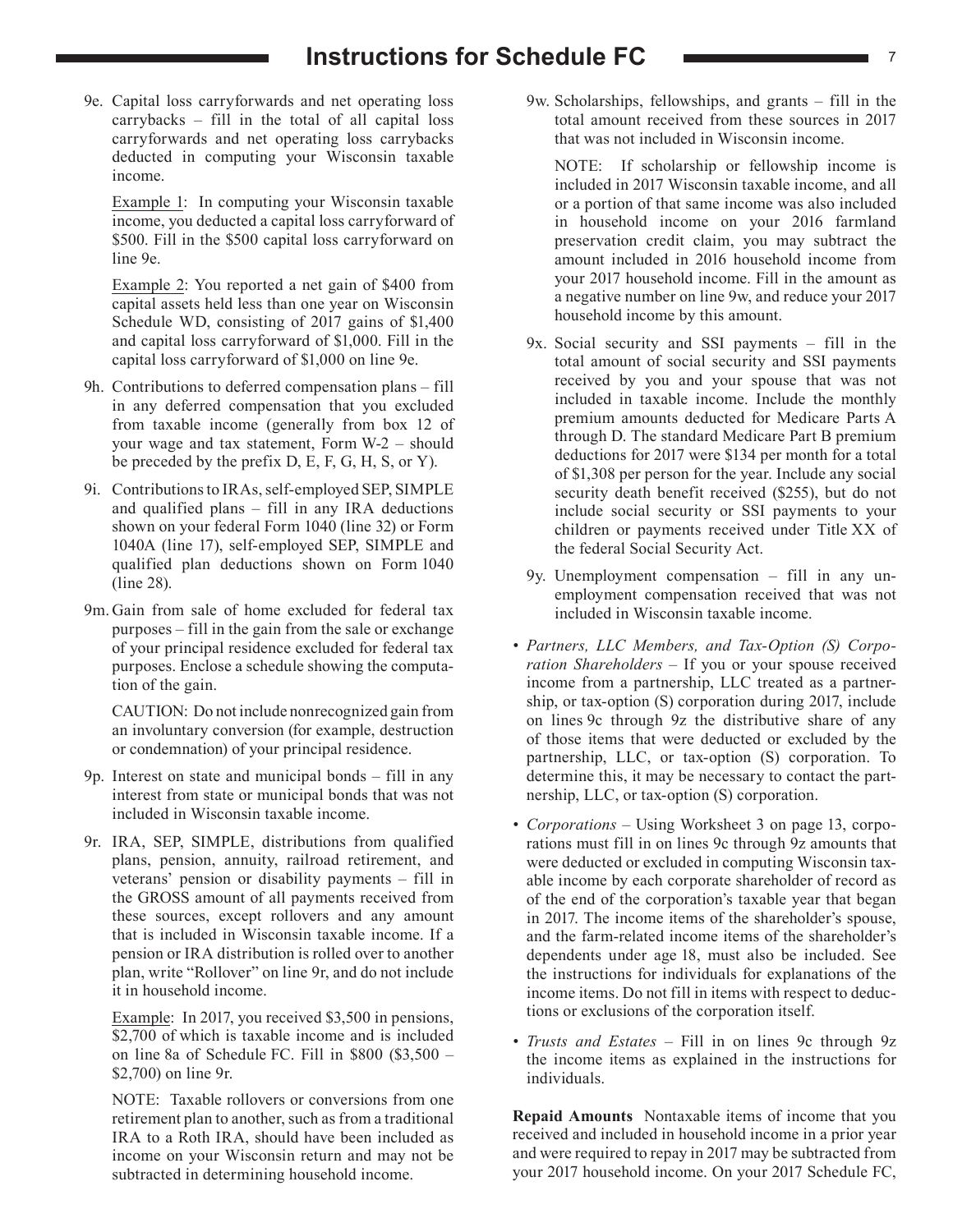subtract the amount repaid on the household income line to which the repayment relates (fill in the amount as a negative number). Enclose an explanation indicating the amount of repayment, and the year you received the income and included it on a Schedule FC.

#### **LINE 11. PROPERTY TAXES**

• **Line 11a** Fill in the net property taxes levied during 2017 on the farmland and improvements owned by you or any member of your household on which your claim is based. Net property taxes are the net real estate taxes AFTER state aids, school tax credits, the first dollar credit, and the lottery and gaming credit, if applicable. Net property taxes do NOT include personal property taxes, special assessments, delinquent interest, charges for services, dog license tax, or tax for managed forest land or forest cropland. Do not include property taxes on property that is not included on a farmland preservation agreement.

If a property tax bill covers more property than the property on which the claim is based (for example, the property is located partly inside and partly outside an exclusive agricultural use district, part of the property is not subject to your farmland preservation agreement, or part of the property is used to compute a credit using Schedule FC-A), refer to Worksheet 2 on page 12 to determine the amount of property taxes to fill in on line 11a. Enclose the completed Worksheet 2 with your Schedule FC.

If you purchased or sold farmland during the taxable year, or if the farmland is owned by or with persons or entities other than yourself or a member of your household, see "Ownership" below.

If any of the 2017 property tax bills show unpaid prior year property taxes, enclose a statement signed by your county treasurer indicating the date the 2016 property taxes were paid in full.

Fill in line 11a even if you use the multiple municipality proration method (see page 11) to compute your farmland preservation credit. Fill in your share of the **total** amount of property taxes, even if your share exceeds \$6,000 (fill in **only** your share).

Example: You have a 50% ownership interest in the property on which your claim is based and the net 2017 property taxes are \$13,000. Fill in \$6,500 on line 11a (your 50% share of \$13,000).

**Ownership** If you purchased the property on which your claim is based during the taxable year, fill in on line 11a the total net property taxes less any amount allocated to the seller in the closing statement. If no amount is set forth in a closing statement, you may use the total net property taxes.

If you purchased property subject to a farmland preservation agreement and you received a statement of transfer of property subject to a farmland preservation agreement, submit the executed copy. If none was received, submit a copy of the farmland preservation agreement currently in effect, as well as a copy of the DATA worksheet, which you can request from DATCP (see "Additional Help" on page 3).

If you sold the property on which your claim is based during the taxable year, fill in on line 11a only that portion of the net property taxes that is allocated to you in the closing statement pertaining to the sale of the property. If the amount is not set forth in a closing statement, you may not use any of these property taxes in your computation.

If the property on which your claim is based is owned by a partnership, LLC, or tax-option (S) corporation or is co-owned with persons or entities other than a member of your household, fill in on line 11a only the amount of net property taxes that reflects the ownership percentage of you and your household.

If you purchased or sold property during the year, or if there are names on the property tax bills other than yours and your spouse's and 1) you did not verify your ownership percentage with a previous year's claim, or 2) your ownership percentage has changed since 2016, enclose a copy (not the original) of the appropriate document listed below, to verify your (or your household's) ownership percentage. The document will remain a permanent part of your file. A claim submitted without proper verification may delay your refund. Documents that you may submit to verify your ownership include:

- a. A closing statement and deed or land contract if you purchased or sold property during the year. The closing statement must be signed by both the buyer and the seller and show the legal description or parcel numbers of the property purchased or sold.
- b. A deed to verify your ownership percentage in coowned property; your acquisition by a method other than purchase, such as by gift, repossession, etc.; or a life estate.
- c. A Wisconsin Schedule 3K-1 to verify your percentage of ownership of capital if you are a partner in a partnership (a partner's ownership percentage in farmland owned by the partnership is based on capital ownership percentage, not profit or loss percentage).
- d. A Wisconsin Schedule 5K-1 to verify your percentage of stock ownership if you are a tax-option (S) corporation shareholder.
- e. A land contract if you are a vendee purchasing property.
- f. A divorce judgment, including the final stipulation, if you acquired full or partial ownership through a divorce.
- g. A final judgment in an estate if you inherited property.
- h. A certification of termination of joint tenancy if a joint tenant (or spouse) has died.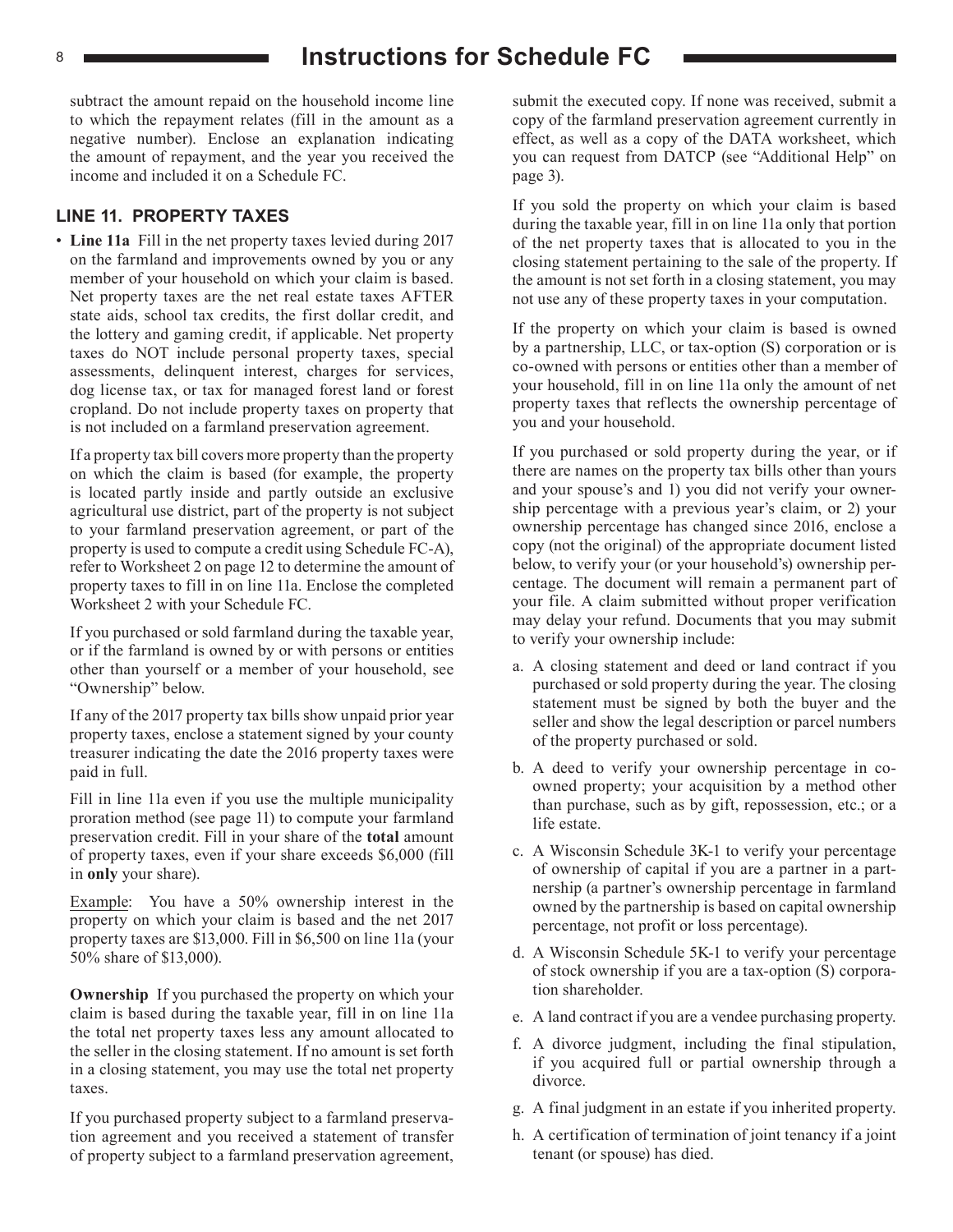## **Instructions for Schedule FC**  $\longrightarrow$

i. A trust instrument if you are the trustee of a trust claiming the credit, the grantor of a revocable trust, or a grantor with a life estate.

The following examples illustrate how to compute your share of property taxes on co-owned property.

Example 1: You are a tenant-in-common with another person (not a member of your household). You each have a one-half ownership interest in the property. Your claim may be based on one-half of the property taxes.

Example 2: You are one of three partners in a farm partnership that owns the farmland. Your Wisconsin Schedule 3K-1 indicates your ownership of capital is 50%, and the other two partners each have 25% ownership of capital. Your claim may be based on 50% of the property taxes. Claims filed by your partners would be based on 25% of the property taxes for each partner. (Note: If a partnership is operating a farm owned by one of the partners rather than by the partnership, only the partner who owns the farmland may claim the credit.)

Example 3: Your claim is based on six parcels of farmland. Three of the parcels are owned by a tax-option (S) corporation of which you own 50% of the stock. The other three parcels are owned solely by you. Your claim may be based on 50% of the property taxes for the three parcels owned by the tax-option (S) corporation and 100% of the property taxes for the three parcels you own solely.

If your spouse is deceased but his or her name appears on the property tax bills, submit item h listed above to verify your ownership. Also, contact your county courthouse for information about listing your name on the property tax bills for future years.

• **Line 11b** Fill in the SMALLER of a) the amount on line 11a, or b) \$6,000.

#### **LINES 15 THROUGH 16. CREDIT COMPUTATION**

Complete lines 15a and 15b, and 16, as applicable. Determine the amount of regular credit (lines 15a and 15b) that you are entitled to claim. Then compute the 10% special minimum credit and enter it on line 16. Your allowable credit will be the largest of line 15a, 15b, or 16.

#### • **Lines 15a and 15b. Regular Credit**

Unless your farmland qualifies for multiple percentages, your regular credit will be 80% of the amount on line 14. The following information will help determine which percentage(s) you should use. NOTE: The December 31, 2017, dates given below apply to claimants filing a calendar year claim. If your claim is based on a fiscal year, substitute the last day of your fiscal year that began in 2017 for the December 31, 2017, date.

If you are uncertain of the agricultural zoning for your farmland, contact your local zoning administrator or DATCP (see "Additional Help" on page 3).

100% – The farmland on which this claim is based is located in a county that has a certified agricultural preservation plan and is in an area zoned for exclusive agricultural use under a certified county, city, village, or town ordinance. The agricultural preservation plan and zoning ordinance must both have been certified prior to July 1, 2009, and in effect on December 31, 2017.

80% – The farmland on which this claim is based is subject to a farmland preservation agreement that was entered into prior to July 1, 2009, and in effect on July 1, 2017.

If all of the farmland qualifies for this percentage, place a checkmark in the area designated on line 15a and compute your credit by multiplying the amount from line 14 by 80%.

70% – The farmland on which this claim is based is located in an area zoned for exclusive agricultural use under a city, county, or village ordinance certified prior to July 1, 2009, and in effect on December 31, 2017, and is located in a county that had not, as of July 1, 2009, adopted an agricultural preservation plan.

If part of the farmland qualifies for one percentage and another part qualifies for a different percentage, place a checkmark in the area designated on line 15b. Compute your credit using Worksheet 1 (Multiple Municipality Proration) on page 11. Fill in line 15b (also fill in line 11a), and leave line 15a blank. Enclose the completed worksheet with Schedule FC.

#### • **Line 16. 10% Special Minimum Credit**

Regardless of the amount of your household income, you are entitled to a "10% special minimum credit" if you meet all of the conditions listed under "Who May Qualify" on page 2 and you compute your credit using the current year's law method. Compute the amount of this credit by multiplying the amount from line 11b by 10%. The maximum special minimum credit available is \$600.

#### **LINE 17. FARMLAND PRESERVATION CREDIT**

Compare the credits on lines 15a through 16. Fill in the largest of these amounts on line 17. Also, fill in the credit from line 17 on the proper line of your Wisconsin tax return, as indicated on Schedule FC.

#### **LINE 18. CERTIFICATION**

If you submitted a farmland preservation agreement with a previous year's farmland preservation credit claim, and no information on it has changed, you must notify the county land conservation committee that you intend to file a 2017 Schedule FC. You must also place a checkmark in the designated area to the right of line 18 to certify that both conditions have been met.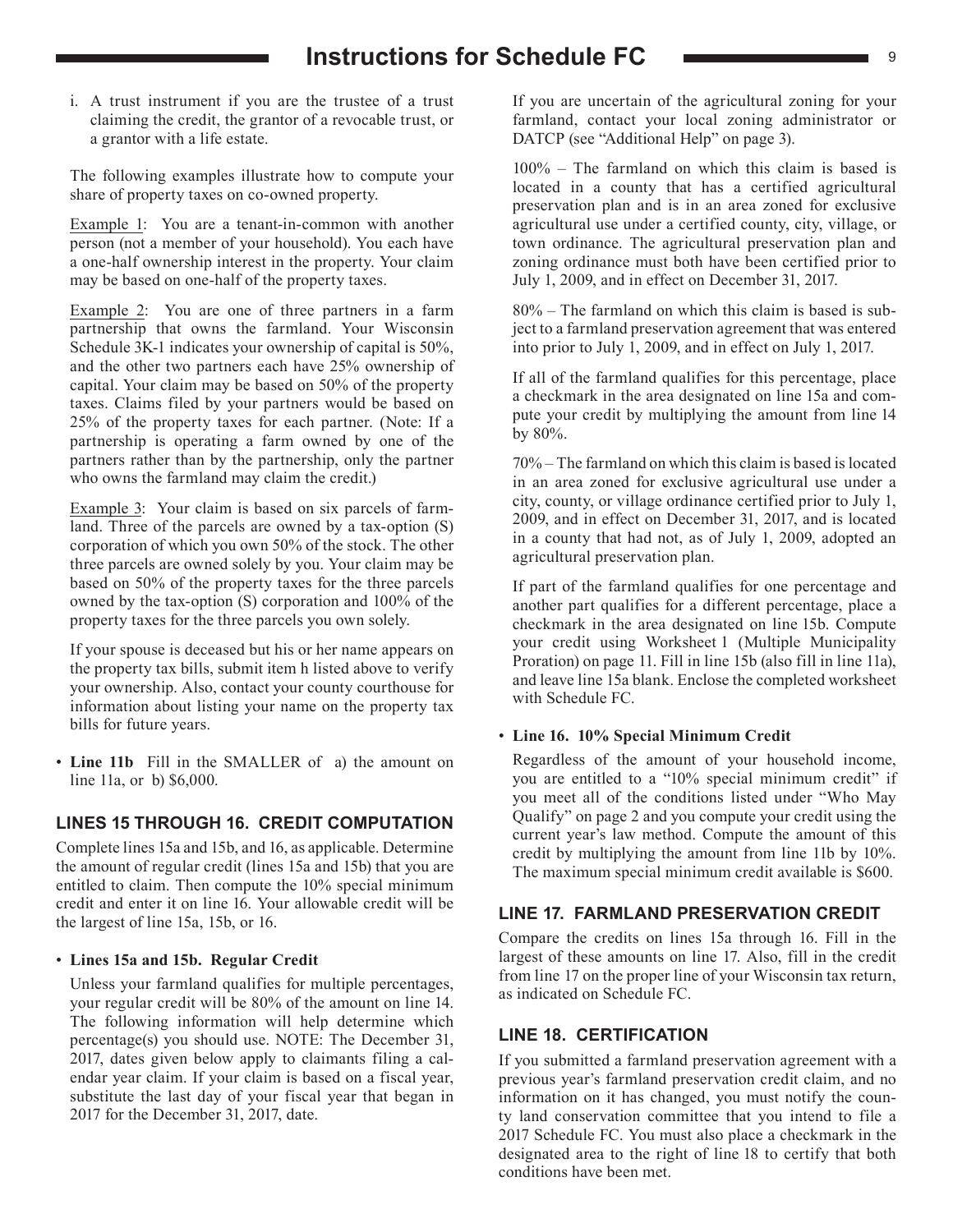## 10 **Instructions for Schedule FC**

#### **ENCLOSURES REQUIRED**

Enclose **all** of the following items that pertain to your household income or the farmland for which credit is being claimed:

a. Complete, legible copies of your 2017 property tax bills or computer printouts signed by the county or municipal treasurer. The property tax bills or computer printouts must show all of the following information: the year; the owner's name; the parcel numbers and legal description of the property; the acreage; the assessed value of land and improvements; any special assessments; property taxes before and after state aids and credits, including lottery and gaming credit, if applicable; and a space for indicating whether there are unpaid property taxes for prior years.

Do **not** enclose installment tax stubs, mortgage statements, computer printouts that are not signed by the county or municipal treasurer, canceled checks, or money order receipts as verification of property taxes. They cannot be accepted as a substitute for the property tax bills.

b. An executed farmland preservation agreement (copy, not original). If you have an agreement that was extended to 25 years, enclose a copy of the executed extension agreement. Also enclose a copy of the original agreement if the parcel numbers are not shown on the extension agreement. Include Exhibit "A," if made part of the original agreement to provide the legal description of the property.

If a different numbering system is used to identify parcels on the agreement and the property tax bills, enclose an explanation to reconcile the difference.

c. An executed statement of transfer of property subject to farmland preservation agreement (copy, not original). Also enclose a copy of the original agreement if the parcel numbers are not shown on the transfer agreement. Include Exhibit "A," if made part of the original agreement to provide the legal description of the property.

If a different numbering system is used to identify parcels on the agreement and the property tax bills, enclose an explanation to reconcile the difference.

- d. Closing statement signed by both the buyer and the seller, and the deed or land contract relating to the purchase or sale, if any of the farmland on which the claim is based was purchased or sold during the claim year (copies, not originals).
- e. Document to verify your percentage of ownership in the property (see "Ownership" on page 8).
- f. Statement signed by your county treasurer, indicating the date your 2016 property taxes were paid in full (if any of your 2017 property tax bills show unpaid prior year taxes).
- g. Worksheets 1 to 3 on pages 11 to 13.
- h. Worksheets of trust/estate income and depreciation similar to those illustrated on pages 5 and 6.

NOTE: Incomplete claims or claims without proper enclosures may be questioned. Be sure your claim is complete so your credit is not delayed.

#### **HOW TO ASSEMBLE**

Assemble (DO NOT STAPLE, use paper clips) your Wisconsin franchise or income tax return and farmland preservation credit claim IN THE ORDER LISTED on the front cover of this instruction booklet.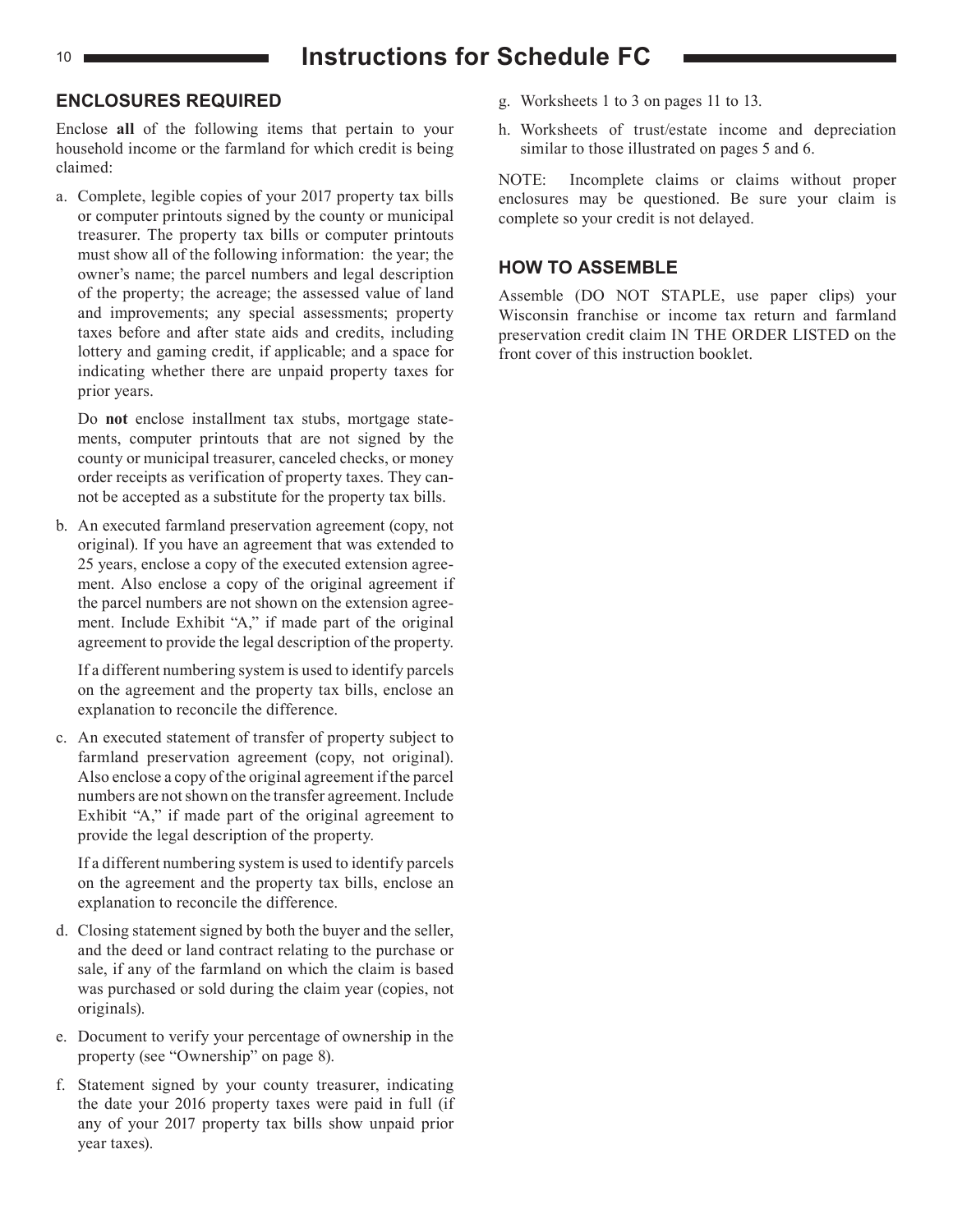#### ENCLOSE THIS WORKSHEET WITH THE 2017 SCHEDULE FC

#### **WORKSHEET 1 – Multiple Municipality Proration**

Complete this worksheet only if you are using the current year's law method and you have parcels of farmland that qualify for different percentages of credit. Refer to the instructions for lines 15a and 15b of Schedule FC, on page 9, to determine what portion of your property taxes qualifes for 100%, 80%, or 70% of the credit.

|    | anco gaamico ior 10070, 0070, 01 1070 or the orcan                    |    | Column A-100% | Column B-80% | Column C-70%    |
|----|-----------------------------------------------------------------------|----|---------------|--------------|-----------------|
|    | 1. On lines 1A, 1B, and 1C, as appropriate, fill in the 2017 net      |    |               |              |                 |
|    | property taxes on which this claim is based - see instructions for    |    | 1A            | 1B           | 1C              |
|    | line 11 of Schedule FC, on pages 8 and 9                              |    |               |              |                 |
|    | 2. On line 2A, fill in the smaller of the amount on line 1A or        |    | 2A            |              |                 |
|    |                                                                       |    |               |              |                 |
|    | 3. Subtract the amount on line 2A from \$6,000, $\sqrt{3}$            |    |               |              |                 |
|    | and fill in the result here                                           |    |               |              |                 |
| 4. | On line 4B, fill in the smaller of the amount on line 1B or the       |    |               | 4B           |                 |
|    | amount on line 3. If line 1B is zero, fill in 0 on line 4B.           |    |               |              |                 |
|    | 5. Subtract the amount on line 4B from the                            | 5  |               |              |                 |
|    | amount on line 3, and fill in the result here.                        |    |               |              |                 |
|    | 6. On line 6C, fill in the smaller of the amount on line 1C or the    |    |               |              | 6C              |
|    |                                                                       |    |               |              |                 |
|    | 7. Fill in your total household income                                |    |               |              |                 |
|    | (from Schedule FC, line 10) here                                      |    |               |              |                 |
|    | 8. Using the amount on line 7, fill in the appropriate                |    |               |              |                 |
|    | amount from Table 1-Schedule FC                                       | 8  |               |              |                 |
|    | $(page 14) here \dots $                                               |    |               |              |                 |
|    | 9. On line 9C, fill in the smaller of the amount on line 6C or the    |    |               |              | 9 <sub>C</sub>  |
|    |                                                                       |    |               |              |                 |
|    | 10. Subtract the amount on line 9C from the                           | 10 |               |              |                 |
|    | amount on line 8, and fill in the result here                         |    |               |              |                 |
|    | 11. On line 11B, fill in the smaller of the amount on line 4B or the  |    |               | 11B          |                 |
|    |                                                                       |    |               |              |                 |
|    | 12. Subtract the amount on line 11B from the amount on                |    | 12A           |              |                 |
|    |                                                                       |    |               |              |                 |
|    | 13A. Subtract the amount on line 12A from the amount on               |    | 13A           |              |                 |
|    |                                                                       |    |               |              |                 |
|    | 13B. Subtract the amount on line 11B from the amount on               |    |               | 13B          |                 |
|    |                                                                       |    |               |              |                 |
|    | 13C. Subtract the amount on line 9C from the amount on                |    |               |              | 13C             |
|    |                                                                       |    |               |              |                 |
|    | 14. Using the amount on line 13A, fill in the appropriate amount from |    | 14A           |              |                 |
|    | Table 2-Schedule FC (page 15) on line 14A.                            |    |               |              |                 |
|    | 15. Using the sum of lines 13A and 13B, fill in the appropriate       |    |               |              |                 |
|    | amount from Table 2-Schedule FC                                       | 15 |               |              |                 |
|    |                                                                       |    |               |              |                 |
|    | 16. Subtract the amount on line 14A from the amount on                |    |               | 16B          |                 |
|    |                                                                       |    |               |              |                 |
|    | 17. Using the sum of lines 13A, 13B, and 13C, fill in the appropriate |    |               |              |                 |
|    | amount from Table 2-Schedule FC                                       | 17 |               |              |                 |
|    | (page 15) here                                                        |    |               |              |                 |
|    | 18. Subtract the amount on line 15 from the amount                    |    |               |              | <b>18C</b>      |
|    | on line 17, and fill in the result on line 18C                        |    |               |              |                 |
|    | 19. Percentage of credit allowable                                    |    | 100%          | 80%          | 70%             |
|    | 20. Multiply the amounts on line 14A by 100%, line 16B by 80%, and    |    | 20A           | 20B          | 20 <sub>C</sub> |
|    | line 18C by 70%. Fill in the results on lines 20A, 20B, and 20C       |    |               |              |                 |
|    | 21. Farmland preservation credit - Total the                          |    |               |              |                 |
|    | amounts on lines 20A, 20B, and 20C. Fill in $\sqrt{21}$               |    |               |              |                 |
|    | here and on line 15b of Schedule FC                                   |    |               |              |                 |

#### 11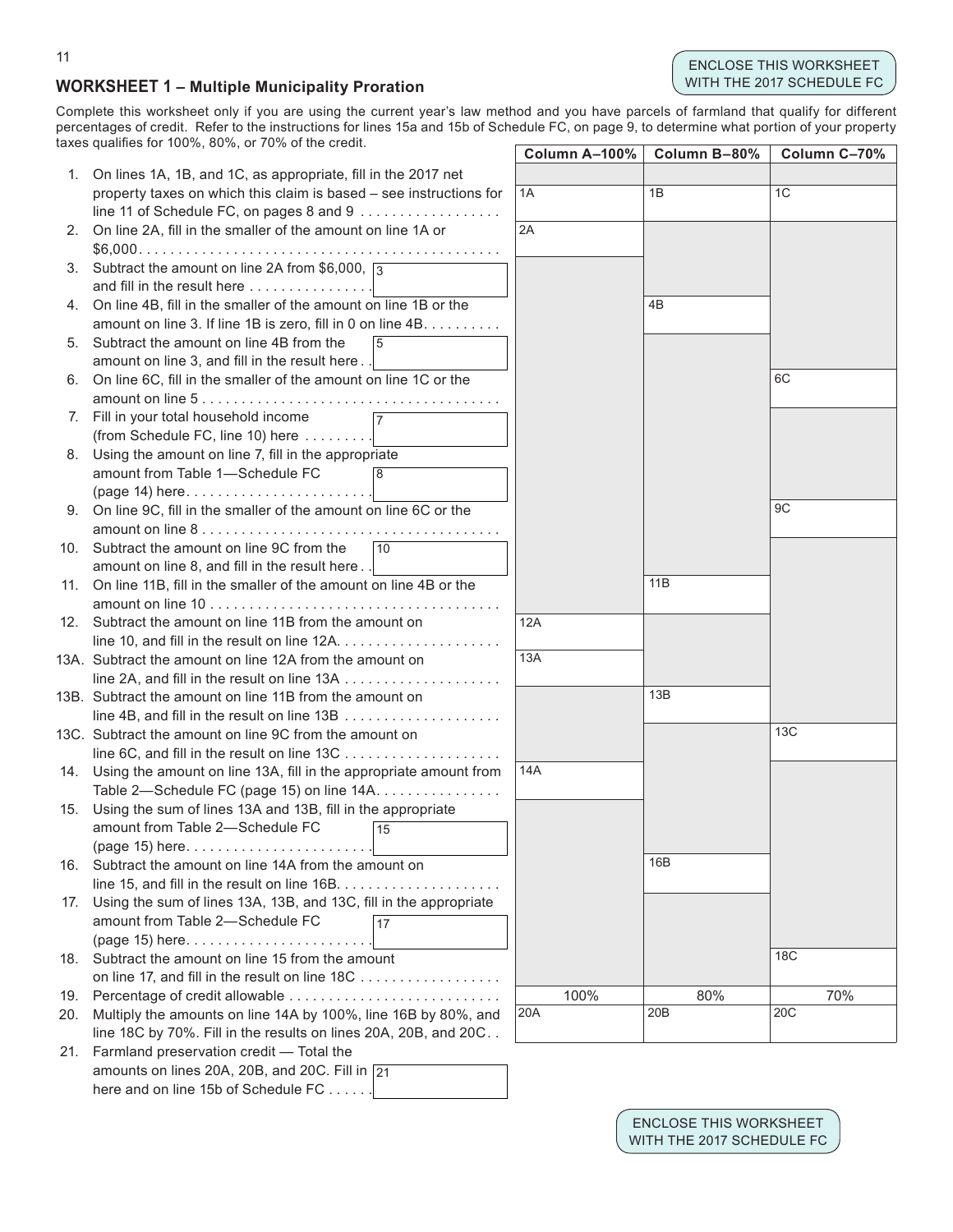WORKSHEET 2 **WORKSHEET 2 – Property Tax Proration**  $\mathbf I$ **Property Tax Proration** ENCLOSE THIS WORKSHEET<br>WITH THE 2017 SCHEDULE FC

WITH THE 2017 SCHEDULE FC ENCLOSE THIS WORKSHEET

Use the appropriate formula below to prorate your property taxes for a property tax bill that covers more property than the property on which your claim is based (for example, the property is located partly inside and partly outside an exclusive agricultural use district, part of the property is not subject to your farmland preservation agreement, or part of the property is used to compute a credit using Schedule FC-A).

#### **A. Parcel Has Land, No Improvements**



**B. Parcel Has Land With Improvements** – None of the improvements are in the district or on property subject to an agreement



**C. Parcel Has Land With Improvements** – All or a portion of the improvements are in the district or on property subject to an agreement



**\***Enter only the assessed value of those improvements located on the land on which your claim is based.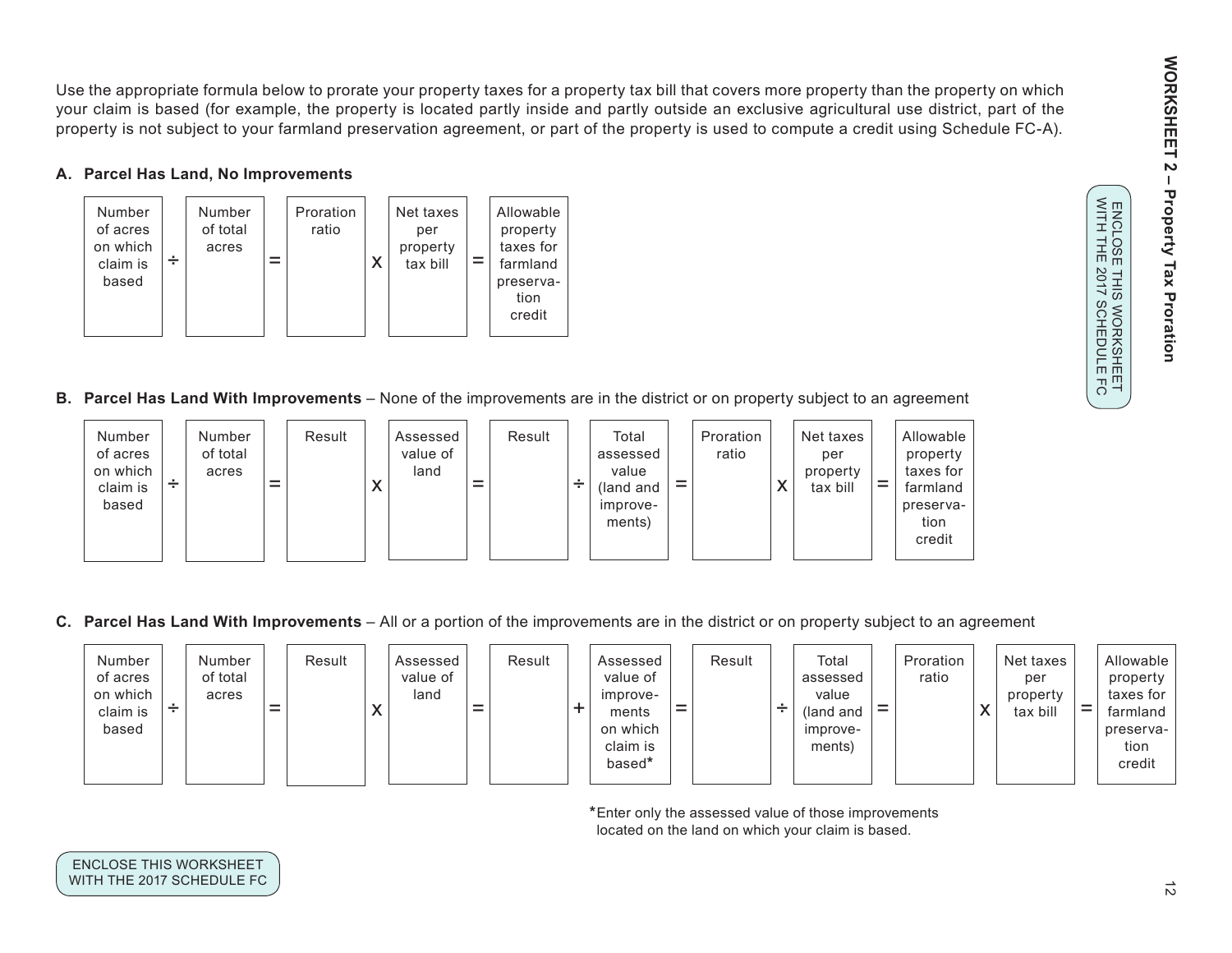Corporate claimants use this worksheet to accumulate shareholder household income information. Use a column for each shareholder of record as of the end of the corporation's taxable year, for each shareholder's spouse, and for each of the shareholder's dependents who are under age 18 (enclose additional worksheets as necessary). The line numbers of this worksheet correspond with the line numbers of Schedule FC. Refer to the instructions for lines 8 through 10 (pages 4 through 7) for information on how to complete these lines. Fill in the totals from the right-hand column on the applicable lines of Schedule FC.

| Shareholder/spouse/dependent name                                                                                                                 |      |      |      |               |      | <b>TOTAL</b><br>Fill in on the |
|---------------------------------------------------------------------------------------------------------------------------------------------------|------|------|------|---------------|------|--------------------------------|
| Social security number                                                                                                                            |      |      |      |               |      | applicable line                |
| Ownership percentage (if shareholder).                                                                                                            | $\%$ | $\%$ | $\%$ | $\frac{0}{0}$ | $\%$ | of Schedule FC                 |
| 8a(1) Income from line 13 of Form 1 (Form 1NPR filers see instr.)                                                                                 |      |      |      |               |      |                                |
| 8a(2) Spouse's income if married filing separately                                                                                                |      |      |      |               |      |                                |
| 8a(3) Farm income of dependents under age 18                                                                                                      |      |      |      |               |      |                                |
| 9a Depreciation                                                                                                                                   |      |      |      |               |      |                                |
| b Nonfarm business losses                                                                                                                         |      |      |      |               |      |                                |
| c Amortization                                                                                                                                    |      |      |      |               |      |                                |
|                                                                                                                                                   |      |      |      |               |      |                                |
| e Capital loss carryforwards and net operating loss carrybacks                                                                                    |      |      |      |               |      |                                |
| f Cash public assistance, county relief, and<br>Wisconsin Works payments (do not include                                                          |      |      |      |               |      |                                |
| g Child support, maintenance payments, and other<br>support money (court ordered)                                                                 |      |      |      |               |      |                                |
| h Contributions to deferred compensation plans                                                                                                    |      |      |      |               |      |                                |
| i Contributions to IRAs, self-employed SEP, SIMPLE,<br>and qualified plans                                                                        |      |      |      |               |      |                                |
| Depletion expense and intangible drilling costs                                                                                                   |      |      |      |               |      |                                |
| m Gain from sale of home                                                                                                                          |      |      |      |               |      |                                |
| n Housing allowance provided to a member of the clergy.                                                                                           |      |      |      |               |      |                                |
| o Income of a nonresident or part-year resident spouse                                                                                            |      |      |      |               |      |                                |
| p Interest on state and municipal bonds                                                                                                           |      |      |      |               |      |                                |
| q Interest on United States securities                                                                                                            |      |      |      |               |      |                                |
| r IRA, SEP, SIMPLE, distributions from qualified plans,<br>pension, annuity, railroad retirement, and veterans'<br>pension or disability payments |      |      |      |               |      |                                |
| s Military compensation or cash benefits                                                                                                          |      |      |      |               |      |                                |
| t Nontaxable income from sources outside Wisconsin.                                                                                               |      |      |      |               |      |                                |
| u Nontaxable income of a Native American                                                                                                          |      |      |      |               |      |                                |
| v Rent reduction for a resident manager                                                                                                           |      |      |      |               |      |                                |
| w Scholarships, fellowships, and grants                                                                                                           |      |      |      |               |      |                                |
| x Social security and SSI payments (do not include<br>Title XX payments)                                                                          |      |      |      |               |      |                                |
| y Unemployment compensation                                                                                                                       |      |      |      |               |      |                                |
| z Workers' compensation and loss of time insurance                                                                                                |      |      |      |               |      |                                |
|                                                                                                                                                   |      |      |      |               |      |                                |

**WORKSHEET 3 - Computing Corporation Shareholder Income** WORKSHEET 3  **– Computing Corporation Shareholder Income**

 $\vec{\omega}$ 

**ENCLOSE THIS WORKSHEET WITH THE 2017 SCHEDULE FC THE CORPORATION FILES**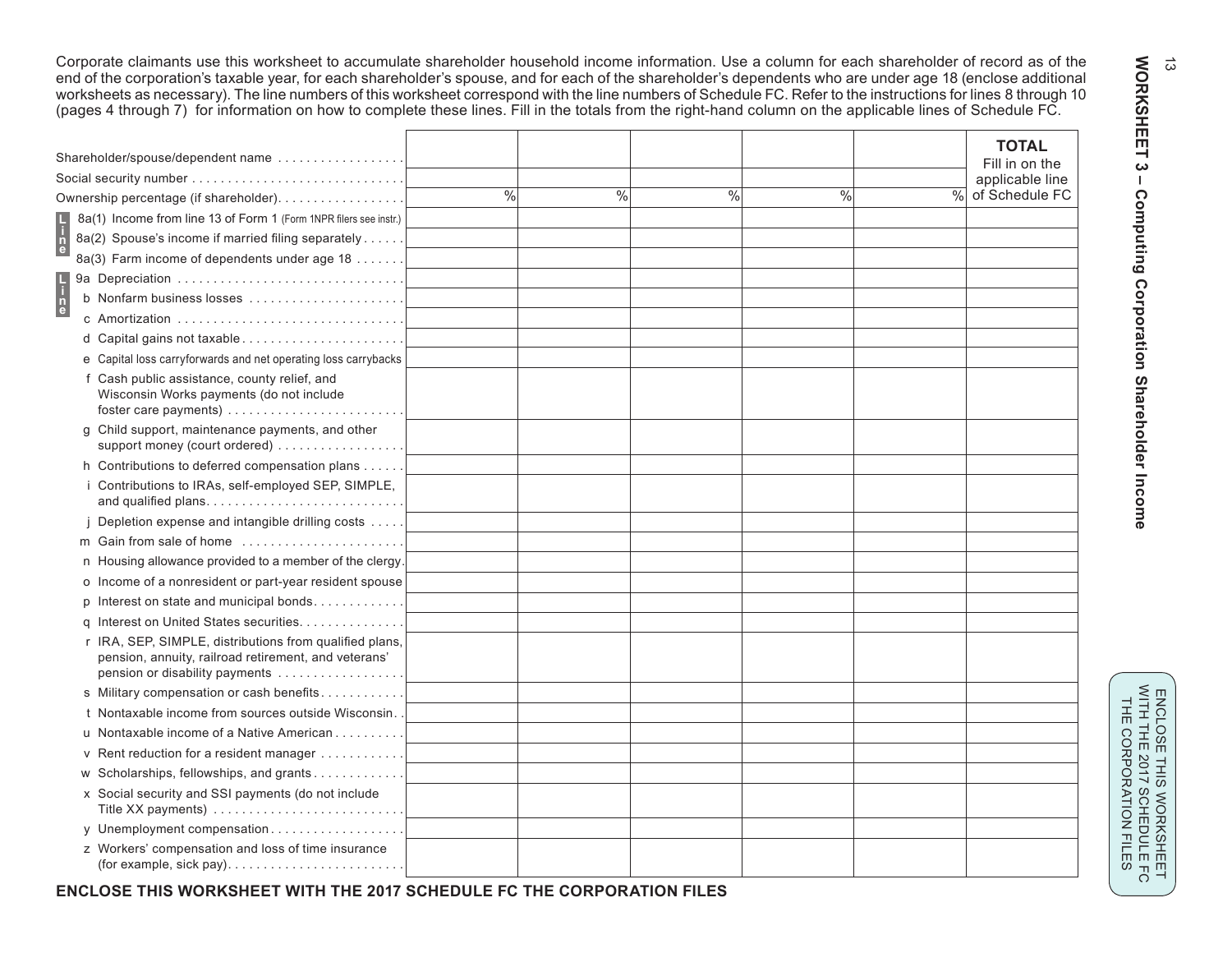#### **2017 Wisconsin Farmland Preservation Credit**

#### **TABLE 1 — Schedule FC**

| If line 10 is $-$                              |                                                | If line 10 is $-$<br>On         |                                                | If line 10 is $-$<br>On                               |                                           | If line 10 is –<br><b>On</b>                   |                                                | If line 10 is $-$<br>On                   |                                                | If line 10 is $-$<br>On                        |                                           |                                                | On                                             |                                           |                                                |                                                |                                           |
|------------------------------------------------|------------------------------------------------|---------------------------------|------------------------------------------------|-------------------------------------------------------|-------------------------------------------|------------------------------------------------|------------------------------------------------|-------------------------------------------|------------------------------------------------|------------------------------------------------|-------------------------------------------|------------------------------------------------|------------------------------------------------|-------------------------------------------|------------------------------------------------|------------------------------------------------|-------------------------------------------|
| at                                             | but less                                       | line 12                         | at                                             | but less l                                            | line 12                                   | at                                             | but less                                       | line 12                                   | at                                             | but less                                       | line 12                                   | at                                             | but less                                       | line 12                                   | at                                             | but less                                       | line 12                                   |
| least                                          | than                                           | enter                           | least                                          | than                                                  | enter                                     | least                                          | than                                           | enter                                     | least                                          | than                                           | enter                                     | least                                          | than                                           | enter                                     | least                                          | than                                           | enter                                     |
| \$5,000<br>5,170<br>5,340<br>5,510             | \$5,000<br>5,170<br>5,340<br>5,510<br>5,680    | \$0<br>6<br>18<br>30<br>42      | 16,680<br>16,785<br>16,890<br>16,995<br>17,100 | 16,785<br>16,890<br>16,995<br>17,100<br>17,205        | 991<br>1,002<br>1,014<br>1,025<br>1,037   | 23,715<br>23,785<br>23,855<br>23,925<br>23,995 | 23,785<br>23,855<br>23,925<br>23,995<br>24,065 | 1,988<br>1,999<br>2,011<br>2,023<br>2,035 | 27,923<br>27,967<br>28,011<br>28,055<br>28,099 | 27,967<br>28,011<br>28,055<br>28,099<br>28,143 | 2,995<br>3,007<br>3,019<br>3,031<br>3,043 | 31,207<br>31,239<br>31,271<br>31,303<br>31,335 | 31,239<br>31,271<br>31,303<br>31,335<br>31,367 | 4,003<br>4,014<br>4,026<br>4,038<br>4,050 | 33,927<br>33,959<br>33,991<br>34,023<br>34,055 | 33,959<br>33,991<br>34,023<br>34,055<br>34,087 | 5,009<br>5,021<br>5,033<br>5,044<br>5,056 |
| 5,680                                          | 5,850                                          | 54                              | 17,205                                         | 17,310                                                | 1,048                                     | 24,065                                         | 24,135                                         | 2,047                                     | 28,143                                         | 28,187                                         | 3,055                                     | 31,367                                         | 31,399                                         | 4,062                                     | 34,087                                         | 34,119                                         | 5,068                                     |
| 5,850                                          | 6,020                                          | 65                              | 17,310                                         | 17,415                                                | 1,060                                     | 24,135                                         | 24,205                                         | 2,059                                     | 28,187                                         | 28,231                                         | 3,066                                     | 31,399                                         | 31,431                                         | 4,074                                     | 34,119                                         | 34,151                                         | 5,080                                     |
| 6,020                                          | 6,190                                          | 77                              | 17,415                                         | 17,520                                                | 1,071                                     | 24,205                                         | 24,275                                         | 2,071                                     | 28,231                                         | 28,275                                         | 3,078                                     | 31,431                                         | 31,463                                         | 4,085                                     | 34,151                                         | 34,183                                         | 5,092                                     |
| 6,190                                          | 6,360                                          | 89                              | 17,520                                         | 17,625                                                | 1,083                                     | 24,275                                         | 24,345                                         | 2,083                                     | 28,275                                         | 28,319                                         | 3,090                                     | 31,463                                         | 31,495                                         | 4,097                                     | 34,183                                         | 34,215                                         | 5,104                                     |
| 6,360                                          | 6,530                                          | 101                             | 17,625                                         | 17,730                                                | 1,095                                     | 24,345                                         | 24,415                                         | 2,095                                     | 28,319                                         | 28,363                                         | 3,102                                     | 31,495                                         | 31,527                                         | 4,109                                     | 34,215                                         | 34,247                                         | 5,115                                     |
| 6,530                                          | 6,700                                          | 113                             | 17,730                                         | 17,835                                                | 1,106                                     | 24,415                                         | 24,485                                         | 2,107                                     | 28,363                                         | 28,407                                         | 3,114                                     | 31,527                                         | 31,559                                         | 4,121                                     | 34,247                                         | 34,279                                         | 5,127                                     |
| 6,700                                          | 6,870                                          | 125                             | 17,835                                         | 17,940                                                | 1,118                                     | 24,485                                         | 24,555                                         | 2,118                                     | 28,407                                         | 28,451                                         | 3,126                                     | 31,559                                         | 31,591                                         | 4,133                                     | 34,279                                         | 34,311                                         | 5,139                                     |
| 6,870                                          | 7,040                                          | 137                             | 17,940                                         | 18,045                                                | 1,129                                     | 24,555                                         | 24,625                                         | 2,130                                     | 28,451                                         | 28,495                                         | 3,138                                     | 31,591                                         | 31,623                                         | 4,145                                     | 34,311                                         | 34,343                                         | 5,151                                     |
| 7,040                                          | 7,210                                          | 149                             | 18,045                                         | 18,150                                                | 1,141                                     | 24,625                                         | 24,695                                         | 2,142                                     | 28,495                                         | 28,539                                         | 3,150                                     | 31,623                                         | 31,655                                         | 4,156                                     | 34,343                                         | 34,375                                         | 5,163                                     |
| 7,210                                          | 7,380                                          | 161                             | 18,150                                         | 18,255                                                | 1,152                                     | 24,695                                         | 24,765                                         | 2,154                                     | 28,539                                         | 28,583                                         | 3,161                                     | 31,655                                         | 31,687                                         | 4,168                                     | 34,375                                         | 34,407                                         | 5,175                                     |
| 7,380                                          | 7,550                                          | 173                             | 18,255                                         | 18,360                                                | 1,164                                     | 24,765                                         | 24,835                                         | 2,166                                     | 28,583                                         | 28,627                                         | 3,173                                     | 31,687                                         | 31,719                                         | 4,180                                     | 34,407                                         | 34,439                                         | 5,187                                     |
| 7,550                                          | 7,720                                          | 184                             | 18,360                                         | 18,465                                                | 1,175                                     | 24,835                                         | 24,905                                         | 2,178                                     | 28,627                                         | 28,671                                         | 3,185                                     | 31,719                                         | 31,751                                         | 4,192                                     | 34,439                                         | 34,471                                         | 5,198                                     |
| 7,720                                          | 7,890                                          | 196                             | 18,465                                         | 18,570                                                | 1,187                                     | 24,905                                         | 24,975                                         | 2,190                                     | 28,671                                         | 28,715                                         | 3,197                                     | 31,751                                         | 31,783                                         | 4,204                                     | 34,471                                         | 34,503                                         | 5,210                                     |
| 7,890                                          | 8,060                                          | 208                             | 18,570                                         | 18,675                                                | 1,198                                     | 24,975                                         | 25,019                                         | 2,199                                     | 28,715                                         | 28,759                                         | 3,209                                     | 31,783                                         | 31,815                                         | 4,216                                     | 34,503                                         | 34,535                                         | 5,222                                     |
| 8,060                                          | 8,230                                          | 220                             | 18,675                                         | 18,780                                                | 1,210                                     | 25,019                                         | 25,063                                         | 2,211                                     | 28,759                                         | 28,803                                         | 3,221                                     | 31,815                                         | 31,847                                         | 4,227                                     | 34,535                                         | 34,567                                         | 5,234                                     |
| 8,230                                          | 8,400                                          | 232                             | 18,780                                         | 18,885                                                | 1,222                                     | 25,063                                         | 25,107                                         | 2,223                                     | 28,803                                         | 28,847                                         | 3,233                                     | 31,847                                         | 31,879                                         | 4,239                                     | 34,567                                         | 34,599                                         | 5,246                                     |
| 8,400                                          | 8,570                                          | 244                             | 18,885                                         | 18,990                                                | 1,233                                     | 25,107                                         | 25,151                                         | 2,235                                     | 28,847                                         | 28,891                                         | 3,245                                     | 31,879                                         | 31,911                                         | 4,251                                     | 34,599                                         | 34,631                                         | 5,258                                     |
| 8,570                                          | 8,740                                          | 256                             | 18,990                                         | 19,095                                                | 1,245                                     | 25,151                                         | 25,195                                         | 2,247                                     | 28,891                                         | 28,935                                         | 3,257                                     | 31,911                                         | 31,943                                         | 4,263                                     | 34,631                                         | 34,663                                         | 5,269                                     |
| 8,740                                          | 8,910                                          | 268                             | 19,095                                         | 19,200                                                | 1,256                                     | 25,195                                         | 25,239                                         | 2,259                                     | 28,935                                         | 28,979                                         | 3,268                                     | 31,943                                         | 31,975                                         | 4,275                                     | 34,663                                         | 34,695                                         | 5,281                                     |
| 8,910                                          | 9,080                                          | 280                             | 19,200                                         | 19,305                                                | 1,268                                     | 25,239                                         | 25,283                                         | 2,270                                     | 28,979                                         | 29,023                                         | 3,280                                     | 31,975                                         | 32,007                                         | 4,287                                     | 34,695                                         | 34,727                                         | 5,293                                     |
| 9,080                                          | 9,250                                          | 292                             | 19,305                                         | 19,410                                                | 1,279                                     | 25,283                                         | 25,327                                         | 2,282                                     | 29,023                                         | 29,067                                         | 3,292                                     | 32,007                                         | 32,039                                         | 4,299                                     | 34,727                                         | 34,759                                         | 5,305                                     |
| 9,250                                          | 9,420                                          | 303                             | 19,410                                         | 19,515                                                | 1,291                                     | 25,327                                         | 25,371                                         | 2,294                                     | 29,067                                         | 29,111                                         | 3,304                                     | 32,039                                         | 32,071                                         | 4,310                                     | 34,759                                         | 34,791                                         | 5,317                                     |
| 9,420                                          | 9,590                                          | 315                             | 19,515                                         | 19,620                                                | 1,302                                     | 25,371                                         | 25,415                                         | 2,306                                     | 29,111                                         | 29,155                                         | 3,316                                     | 32,071                                         | 32,103                                         | 4,322                                     | 34,791                                         | 34,823                                         | 5,329                                     |
| 9,590                                          | 9,760                                          | 327                             | 19,620                                         | 19,725                                                | 1,314                                     | 25,415                                         | 25,459                                         | 2,318                                     | 29,155                                         | 29,199                                         | 3,328                                     | 32,103                                         | 32,135                                         | 4,334                                     | 34,823                                         | 34,855                                         | 5,340                                     |
| 9,760                                          | 9,930                                          | 339                             | 19,725                                         | 19,830                                                | 1,326                                     | 25,459                                         | 25,503                                         | 2,330                                     | 29,199                                         | 29,243                                         | 3,340                                     | 32,135                                         | 32,167                                         | 4,346                                     | 34,855                                         | 34,887                                         | 5,352                                     |
| 9,930                                          | 10,060                                         | 350                             | 19,830                                         | 19,935                                                | 1,337                                     | 25,503                                         | 25,547                                         | 2,342                                     | 29,243                                         | 29,287                                         | 3,352                                     | 32,167                                         | 32,199                                         | 4,358                                     | 34,887                                         | 34,919                                         | 5,364                                     |
| 10,060                                         | 10,190                                         | 361                             | 19,935                                         | 20,005                                                | 1,347                                     | 25,547                                         | 25,591                                         | 2,354                                     | 29,287                                         | 29,331                                         | 3,363                                     | 32,199                                         | 32,231                                         | 4,370                                     | 34,919                                         | 34,951                                         | 5,376                                     |
| 10,190                                         | 10,320                                         | 373                             | 20,005                                         | 20,075                                                | 1,357                                     | 25,591                                         | 25,635                                         | 2,366                                     | 29,331                                         | 29,375                                         | 3,375                                     | 32,231                                         | 32,263                                         | 4,381                                     | 34,951                                         | 34,983                                         | 5,388                                     |
| 10,320                                         | 10,450                                         | 385                             | 20,075                                         | 20,145                                                | 1,369                                     | 25,635                                         | 25,679                                         | 2,377                                     | 29,375                                         | 29,419                                         | 3,387                                     | 32,263                                         | 32,295                                         | 4,393                                     | 34,983                                         | 35,015                                         | 5,400                                     |
| 10,450                                         | 10,580                                         | 396                             | 20,145                                         | 20,215                                                | 1,381                                     | 25,679                                         | 25,723                                         | 2,389                                     | 29,419                                         | 29,463                                         | 3,399                                     | 32,295                                         | 32,327                                         | 4,405                                     | 35,015                                         | 35,047                                         | 5,411                                     |
| 10,580                                         | 10,710                                         | 408                             | 20,215                                         | 20,285                                                | 1,393                                     | 25,723                                         | 25,767                                         | 2,401                                     | 29,463                                         | 29,507                                         | 3,411                                     | 32,327                                         | 32,359                                         | 4,417                                     | 35,047                                         | 35,079                                         | 5,423                                     |
| 10,710                                         | 10,840                                         | 420                             | 20,285                                         | 20,355                                                | 1,404                                     | 25,767                                         | 25,811                                         | 2,413                                     | 29,507                                         | 29,551                                         | 3,423                                     | 32,359                                         | 32,391                                         | 4,429                                     | 35,079                                         | 35,111                                         | 5,435                                     |
| 10,840                                         | 10,970                                         | 431                             | 20,355                                         | 20,425                                                | 1,416                                     | 25,811                                         | 25,855                                         | 2,425                                     | 29,551                                         | 29,595                                         | 3,435                                     | 32,391                                         | 32,423                                         | 4,441                                     | 35,111                                         | 35,143                                         | 5,447                                     |
| 10,970                                         | 11,100                                         | 443                             | 20,425                                         | 20,495                                                | 1,428                                     | 25,855                                         | 25,899                                         | 2,437                                     | 29,595                                         | 29,639                                         | 3,447                                     | 32,423                                         | 32,455                                         | 4,452                                     | 35,143                                         | 35,175                                         | 5,459                                     |
| 11,100                                         | 11,230                                         | 455                             | 20,495                                         | 20,565                                                | 1,440                                     | 25,899                                         | 25,943                                         | 2,449                                     | 29,639                                         | 29,683                                         | 3,458                                     | 32,455                                         | 32,487                                         | 4,464                                     | 35,175                                         | 35,207                                         | 5,471                                     |
| 11,230                                         | 11,360                                         | 467                             | 20,565                                         | 20,635                                                | 1,452                                     | 25,943                                         | 25,987                                         | 2,461                                     | 29,683                                         | 29,727                                         | 3,470                                     | 32,487                                         | 32,519                                         | 4,476                                     | 35,207                                         | 35,239                                         | 5,483                                     |
| 11,360                                         | 11,490                                         | 478                             | 20,635                                         | 20,705                                                | 1,464                                     | 25,987                                         | 26,031                                         | 2,472                                     | 29,727                                         | 29,771                                         | 3,482                                     | 32,519                                         | 32,551                                         | 4,488                                     | 35,239                                         | 35,271                                         | 5,494                                     |
| 11,490                                         | 11,620                                         | 490                             | 20,705                                         | 20,775                                                | 1,476                                     | 26,031                                         | 26,075                                         | 2,484                                     | 29,771                                         | 29,815                                         | 3,494                                     | 32,551                                         | 32,583                                         | 4,500                                     | 35,271                                         | 35,303                                         | 5,506                                     |
| 11,620                                         | 11,750                                         | 502                             | 20,775                                         | 20,845                                                | 1,488                                     | 26,075                                         | 26,119                                         | 2,496                                     | 29,815                                         | 29,859                                         | 3,506                                     | 32,583                                         | 32,615                                         | 4,512                                     | 35,303                                         | 35,335                                         | 5,518                                     |
| 11,750                                         | 11,880                                         | 513                             | 20,845                                         | 20,915                                                | 1,500                                     | 26,119                                         | 26,163                                         | 2,508                                     | 29,859                                         | 29,903                                         | 3,518                                     | 32,615                                         | 32,647                                         | 4,523                                     | 35,335                                         | 35,367                                         | 5,530                                     |
| 11,880                                         | 12,010                                         | 525                             | 20,915                                         | 20,985                                                | 1,512                                     | 26,163                                         | 26,207                                         | 2,520                                     | 29,903                                         | 29,947                                         | 3,530                                     | 32,647                                         | 32,679                                         | 4,535                                     | 35,367                                         | 35,399                                         | 5,542                                     |
| 12,010                                         | 12,140                                         | 537                             | 20.985                                         | 21,055                                                | 1,523                                     | 26,207                                         | 26,251                                         | 2,532                                     | 29,947                                         | 29,991                                         | 3,542                                     | 32,679                                         | 32,711                                         | 4,547                                     | 35,399                                         | 35,431                                         | 5,554                                     |
| 12,140                                         | 12,270                                         | 548                             | 21,055                                         | 21,125                                                | 1,535                                     | 26,251                                         | 26,295                                         | 2,544                                     | 29,991                                         | 30,023                                         | 3,553                                     | 32,711                                         | 32,743                                         | 4,559                                     | 35,431                                         | 35,463                                         | 5,565                                     |
| 12,270                                         | 12,400                                         | 560                             | 21,125                                         | 21,195                                                | 1,547                                     | 26,295                                         | 26,339                                         | 2,556                                     | 30,023                                         | 30,055                                         | 3,564                                     | 32,743                                         | 32,775                                         | 4,571                                     | 35,463                                         | 35,495                                         | 5,577                                     |
| 12,400                                         | 12,530                                         | 572                             | 21,195                                         | 21,265                                                | 1,559                                     | 26,339                                         | 26,383                                         | 2,567                                     | 30,055                                         | 30,087                                         | 3,576                                     | 32,775                                         | 32,807                                         | 4,583                                     | 35,495                                         | 35,527                                         | 5,589                                     |
| 12,530<br>12,660<br>12,790<br>12,920<br>13,050 | 12,660<br>12,790<br>12,920<br>13,050<br>13,180 | 584<br>595<br>607<br>619<br>630 | 21,265<br>21,335<br>21,405<br>21,475           | 21,335<br>21,405<br>21,475<br>21,545<br>21,545 21,615 | 1,571<br>1,583<br>1,595<br>1,607<br>1,619 | 26,383<br>26,427<br>26,471<br>26,515<br>26,559 | 26,427<br>26,471<br>26,515<br>26,559<br>26,603 | 2,579<br>2,591<br>2,603<br>2,615<br>2,627 | 30,087<br>30,119<br>30,151<br>30,183<br>30,215 | 30,119<br>30,151<br>30,183<br>30,215<br>30,247 | 3,588<br>3,600<br>3,612<br>3,624<br>3,635 | 32,807<br>32,839<br>32,871<br>32,903<br>32,935 | 32,839<br>32,871<br>32,903<br>32,935<br>32,967 | 4,595<br>4,606<br>4,618<br>4,630<br>4,642 | 35,527<br>35,559<br>35,591<br>35,623<br>35,655 | 35,559<br>35,591<br>35,623<br>35,655<br>35,687 | 5,601<br>5,613<br>5,625<br>5,636<br>5,648 |
| 13,180                                         | 13,310                                         | 642                             | 21,615                                         | 21,685                                                | 1,631                                     | 26,603                                         | 26,647                                         | 2,639                                     | 30,247                                         | 30,279                                         | 3,647                                     | 32,967                                         | 32,999                                         | 4,654                                     | 35,687                                         | 35,719                                         | 5,660                                     |
| 13,310                                         | 13,440                                         | 654                             | 21,685                                         | 21,755                                                | 1,642                                     | 26,647                                         | 26,691                                         | 2,651                                     | 30,279                                         | 30,311                                         | 3,659                                     | 32,999                                         | 33,031                                         | 4,666                                     | 35,719                                         | 35,751                                         | 5,672                                     |
| 13,440                                         | 13,570                                         | 665                             | 21,755                                         | 21,825                                                | 1,654                                     | 26,691                                         | 26,735                                         | 2,663                                     | 30,311                                         | 30,343                                         | 3,671                                     | 33,031                                         | 33,063                                         | 4,677                                     | 35,751                                         | 35,783                                         | 5,684                                     |
| 13,570                                         | 13,700                                         | 677                             | 21,825                                         | 21,895                                                | 1,666                                     | 26,735                                         | 26,779                                         | 2,674                                     | 30,343                                         | 30,375                                         | 3,683                                     | 33,063                                         | 33,095                                         | 4,689                                     | 35,783                                         | 35,815                                         | 5,696                                     |
| 13,700                                         | 13,830                                         | 689                             | 21,895                                         | 21,965                                                | 1,678                                     | 26,779                                         | 26,823                                         | 2,686                                     | 30,375                                         | 30,407                                         | 3,695                                     | 33,095                                         | 33,127                                         | 4,701                                     | 35,815                                         | 35,847                                         | 5,707                                     |
| 13,830                                         | 13,960                                         | 701                             | 21,965                                         | 22,035                                                | 1,690                                     | 26,823                                         | 26,867                                         | 2,698                                     | 30,407                                         | 30,439                                         | 3,707                                     | 33,127                                         | 33,159                                         | 4,713                                     | 35,847                                         | 35,879                                         | 5,719                                     |
| 13,960                                         | 14,090                                         | 712                             | 22,035                                         | 22,105                                                | 1,702                                     | 26,867                                         | 26,911                                         | 2,710                                     | 30,439                                         | 30,471                                         | 3,718                                     | 33,159                                         | 33,191                                         | 4,725                                     | 35,879                                         | 35,911                                         | 5,731                                     |
| 14,090                                         | 14,220                                         | 724                             | 22,105                                         | 22,175                                                | 1,714                                     | 26,911                                         | 26,955                                         | 2,722                                     | 30,471                                         | 30,503                                         | 3,730                                     | 33,191                                         | 33,223                                         | 4,737                                     | 35,911                                         | 35,943                                         | 5,743                                     |
| 14,220                                         | 14,350                                         | 736                             | 22,175                                         | 22,245                                                | 1,726                                     | 26,955                                         | 26,999                                         | 2,734                                     | 30,503                                         | 30,535                                         | 3,742                                     | 33,223                                         | 33,255                                         | 4,748                                     | 35,943                                         | 35,975                                         | 5,755                                     |
| 14,350                                         | 14,480                                         | 747                             | 22,245                                         | 22,315                                                | 1,738                                     | 26,999                                         | 27,043                                         | 2,746                                     | 30,535                                         | 30,567                                         | 3,754                                     | 33,255                                         | 33,287                                         | 4,760                                     | 35,975                                         | 36,007                                         | 5,767                                     |
| 14,480                                         | 14,610                                         | 759                             | 22,315                                         | 22,385                                                | 1,750                                     | 27,043                                         | 27,087                                         | 2,758                                     | 30,567                                         | 30,599                                         | 3,766                                     | 33,287                                         | 33,319                                         | 4,772                                     | 36,007                                         | 36,039                                         | 5,779                                     |
| 14,610                                         | 14,740                                         | 771                             | 22,385                                         | 22,455                                                | 1,761                                     | 27,087                                         | 27,131                                         | 2,769                                     | 30,599                                         | 30,631                                         | 3,778                                     | 33,319                                         | 33,351                                         | 4,784                                     | 36,039                                         | 36,071                                         | 5,790                                     |
| 14,740                                         | 14,870                                         | 782                             | 22,455                                         | 22,525                                                | 1,773                                     | 27,131                                         | 27,175                                         | 2,781                                     | 30,631                                         | 30,663                                         | 3,789                                     | 33,351                                         | 33,383                                         | 4,796                                     | 36,071                                         | 36,103                                         | 5,802                                     |
| 14,870                                         | 15,000                                         | 794                             | 22,525                                         | 22,595                                                | 1,785                                     | 27,175                                         | 27,219                                         | 2,793                                     | 30,663                                         | 30,695                                         | 3,801                                     | 33,383                                         | 33,415                                         | 4,808                                     | 36,103                                         | 36,135                                         | 5,814                                     |
| 15,000                                         | 15,105                                         | 806                             | 22,595                                         | 22,665                                                | 1,797                                     | 27,219                                         | 27,263                                         | 2,805                                     | 30,695                                         | 30,727                                         | 3,813                                     | 33,415                                         | 33,447                                         | 4,819                                     | 36,135                                         | 36,167                                         | 5,826                                     |
| 15,105                                         | 15,210                                         | 817                             | 22,665                                         | 22,735                                                | 1,809                                     | 27,263                                         | 27,307                                         | 2,817                                     | 30,727                                         | 30,759                                         | 3,825                                     | 33,447                                         | 33,479                                         | 4,831                                     | 36,167                                         | 36,199                                         | 5,838                                     |
| 15,210                                         | 15,315                                         | 829                             | 22,735                                         | 22,805                                                | 1,821                                     | 27,307                                         | 27,351                                         | 2,829                                     | 30,759                                         | 30,791                                         | 3,837                                     | 33,479                                         | 33,511                                         | 4,843                                     | 36,199                                         | 36,231                                         | 5,850                                     |
| 15,315                                         | 15,420                                         | 840                             | 22,805                                         | 22,875                                                | 1,833                                     | 27,351                                         | 27,395                                         | 2,841                                     | 30,791                                         | 30,823                                         | 3,849                                     | 33,511                                         | 33,543                                         | 4,855                                     | 36,231                                         | 36,263                                         | 5,861                                     |
| 15,420                                         | 15,525                                         | 852                             | 22,875                                         | 22,945                                                | 1,845                                     | 27,395                                         | 27,439                                         | 2,853                                     | 30,823                                         | 30,855                                         | 3,860                                     | 33,543                                         | 33,575                                         | 4,867                                     | 36,263                                         | 36,295                                         | 5,873                                     |
| 15,525                                         | 15,630                                         | 864                             | 22,945                                         | 23,015                                                | 1,857                                     | 27,439                                         | 27,483                                         | 2,864                                     | 30,855                                         | 30,887                                         | 3,872                                     | 33,575                                         | 33,607                                         | 4,879                                     | 36,295                                         | 36,327                                         | 5,885                                     |
| 15,630                                         | 15,735                                         | 875                             | 23,015                                         | 23,085                                                | 1,869                                     | 27,483                                         | 27,527                                         | 2,876                                     | 30,887                                         | 30,919                                         | 3,884                                     | 33,607                                         | 33,639                                         | 4,891                                     | 36,327                                         | 36,359                                         | 5,897                                     |
| 15,735                                         | 15,840                                         | 887                             | 23,085                                         | 23,155                                                | 1,880                                     | 27,527                                         | 27,571                                         | 2,888                                     | 30,919                                         | 30,951                                         | 3,896                                     | 33,639                                         | 33,671                                         | 4,902                                     | 36,359                                         | 36,391                                         | 5,909                                     |
| 15,840                                         | 15,945                                         | 898                             | 23,155                                         | 23,225                                                | 1,892                                     | 27,571                                         | 27,615                                         | 2,900                                     | 30,951                                         | 30,983                                         | 3,908                                     | 33,671                                         | 33,703                                         | 4,914                                     | 36,391                                         | 36,423                                         | 5,921                                     |
| 15,945                                         | 16,050                                         | 910                             | 23,225                                         | 23,295                                                | 1,904                                     | 27,615                                         | 27,659                                         | 2,912                                     | 30,983                                         | 31,015                                         | 3,920                                     | 33,703                                         | 33,735                                         | 4,926                                     | 36,423                                         | 36,455                                         | 5,932                                     |
| 16,050                                         | 16,155                                         | 921                             | 23,295                                         | 23,365                                                | 1,916                                     | 27,659                                         | 27,703                                         | 2,924                                     | 31,015                                         | 31,047                                         | 3,931                                     | 33,735                                         | 33,767                                         | 4,938                                     | 36,455                                         | 36,487                                         | 5,944                                     |
| 16,155                                         | 16,260                                         | 933                             | 23,365                                         | 23,435                                                | 1,928                                     | 27,703                                         | 27,747                                         | 2,936                                     | 31,047                                         | 31,079                                         | 3,943                                     | 33,767                                         | 33,799                                         | 4,950                                     | 36,487                                         | 36,519                                         | 5,956                                     |
| 16,260                                         | 16,365                                         | 944                             | 23,435                                         | 23,505                                                | 1,940                                     | 27,747                                         | 27,791                                         | 2,948                                     | 31,079                                         | 31,111                                         | 3,955                                     | 33,799                                         | 33,831                                         | 4,962                                     | 36,519                                         | 36,551                                         | 5,968                                     |
| 16,365                                         | 16,470                                         | 956                             | 23,505                                         | 23,575                                                | 1,952                                     | 27,791                                         | 27,835                                         | 2,960                                     | 31,111                                         | 31,143                                         | 3,967                                     | 33,831                                         | 33,863                                         | 4,973                                     | 36,551                                         | 36,583                                         | 5,980                                     |
| 16,470                                         | 16,575                                         | 967                             | 23,575                                         | 23,645                                                | 1,964                                     | 27,835                                         | 27,879                                         | 2,971                                     | 31,143                                         | 31,175                                         | 3,979                                     | 33,863                                         | 33,895                                         | 4,985                                     | 36,583                                         | 36,622                                         | 5,993                                     |
| 16,575                                         | 16,680                                         | 979                             | 23,645                                         | 23,715                                                | 1,976                                     | 27,879                                         | 27,923                                         | 2,983                                     | 31,175                                         | 31,207                                         | 3,991                                     | 33,895                                         | 33,927                                         | 4,997                                     | 36,622                                         | or over                                        | 6,000                                     |